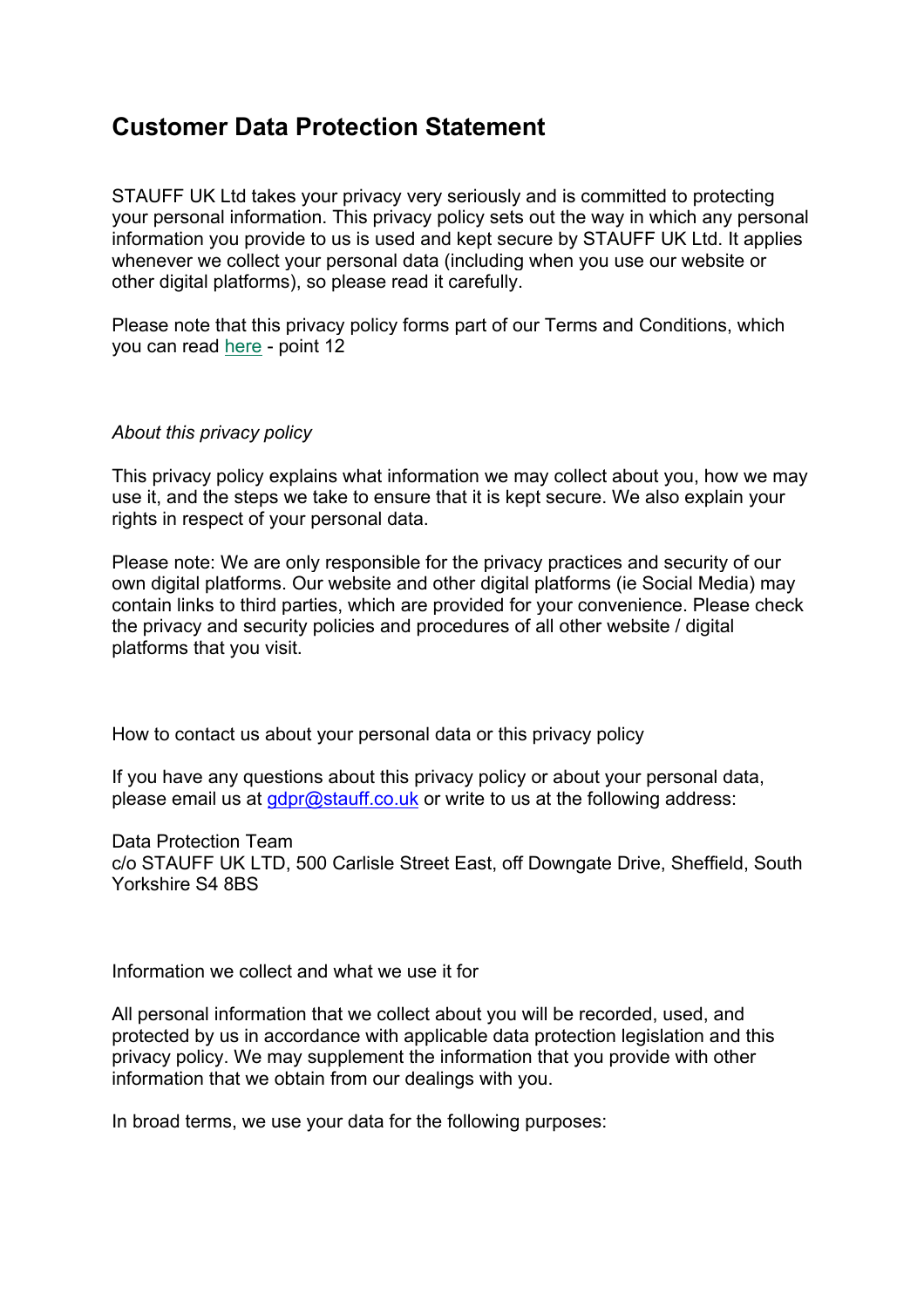• to administer and provide products and services you request or have expressed an interest in

• to enable us to administer any offers/promotions which you enter into

 • to communicate with you in the event that any products or services you have requested are unavailable

• for fraud screening and prevention purposes

• for record keeping purposes

 • to carry out market research so that we can improve the products and services we offer

- to track your activity on our digital platforms
- to create an individual profile for you so that we can understand and respect your preferences
- to personalise and improve your experience on our digital platforms
- to personalise and / tailor any communications that we may send you

When we provide you with products or services we need to collect and may store any personal information that you provide to us. We may, for example, keep a record of your name, address, delivery address, email address, telephone number and Company name.

When you sign up with us for an online account, register to receive marketing communications from us, fill in one of our forms (whether online or offline) or otherwise expressly provide us with your personal information, we may collect and store any personal information that you provide to us and may use it to personalise and improve your experience on our digital platforms, provide products and services you request from us, and carry out market research.

When you interact with our digital platforms, we may also automatically collect the following information about your visit. This is primarily to help us better understand how our customers use our digital platforms to enable us create better content and more relevant communications:

 • how you have reached our digital platform and the internet protocol (IP) address you have used

• your browser type, versions and plug-ins, and your operating system

 • your journey through our digital platform, including which links you click on and any searches you made, how long you stayed on a page, and other page interaction information

- Which videos you have watched and for how long
- what content you like or share
- which adverts you saw and responded to
- which pop up or push messages you might have seen and responded to
- your subscription status
- information collected in any forms you complete

We may also infer your country of location from the IP address you have used to access our digital platforms and we may analyse which marketing activity led to your taking specific action on our digital platforms (e.g. downloading the catalogue).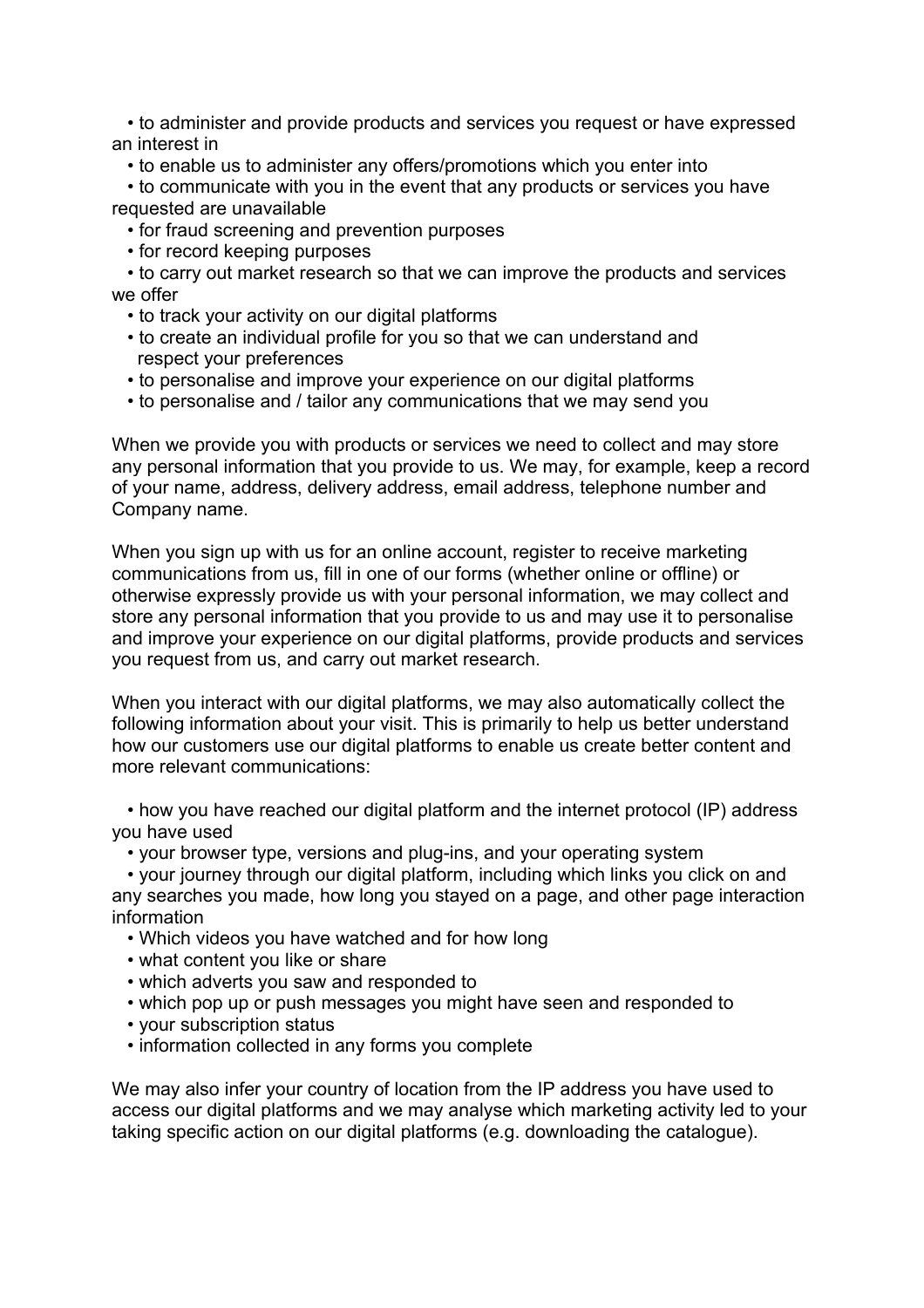#### News, offers and opportunities from us

We want you to be the first to know about new products, news, product availability and promotions but we need your consent to do so. If you haven't already signed up to receive these exciting benefits please click here.

You can unsubscribe by clicking here, or by writing to us at the address above. Please note, if you don't choose to receive this information, we will be unable to keep you informed of new services, products, events or special offers that may interest you and our ability to inform you of other opportunities may be affected.

We may also participate in Facebook's 'Custom Audience' service from time to time. This service enables STAUFF to display to you personalized advertisements when you visit Facebook's social media platforms. It works by converting your email address to a unique number that Facebook uses to match to unique numbers that Facebook generates from email addresses of its users. Where we use Facebook Custom Audiences, we will only include you if you have consented to receive marketing from us. If you have given us your consent, you can change your mind at any time by unsubscribing.

#### Disclosure of your information

In order to provide our products and services to you or to otherwise fulfil contractual arrangements that we have with you, we may need to appoint other organisations to carry out some of the data processing activities on our behalf. These may include, for example, payment processing organisations, delivery organisations, fraud prevention and screening and credit risk management companies, and mailing houses.

We may share your data with advertising networks and/or social media platforms for the purposes of selecting and serving relevant adverts to you via those networks/platforms, and to search engine and analytics providers.

We may share your data with third parties (a) if we are under a legal or regulatory duty to do so, (b) if it is necessary to do so to enforce our terms and conditions or other contractual rights, (c) to lawfully assist the police or security services with the prevention and detection of crime or terrorist activity, (d) where such disclosure is necessary to protect the safety or security of any persons, and/or (e) otherwise as permitted under applicable law.

Some of the Global STAUFF organisation, to which we may disclose your personal information, are situated outside of the United Kingdom and European Economic Area in countries which may not have laws that protect privacy rights as extensively as in the United Kingdom. If we do transfer your personal information to other territories, we will take proper steps to ensure that your information is protected in accordance with this privacy policy.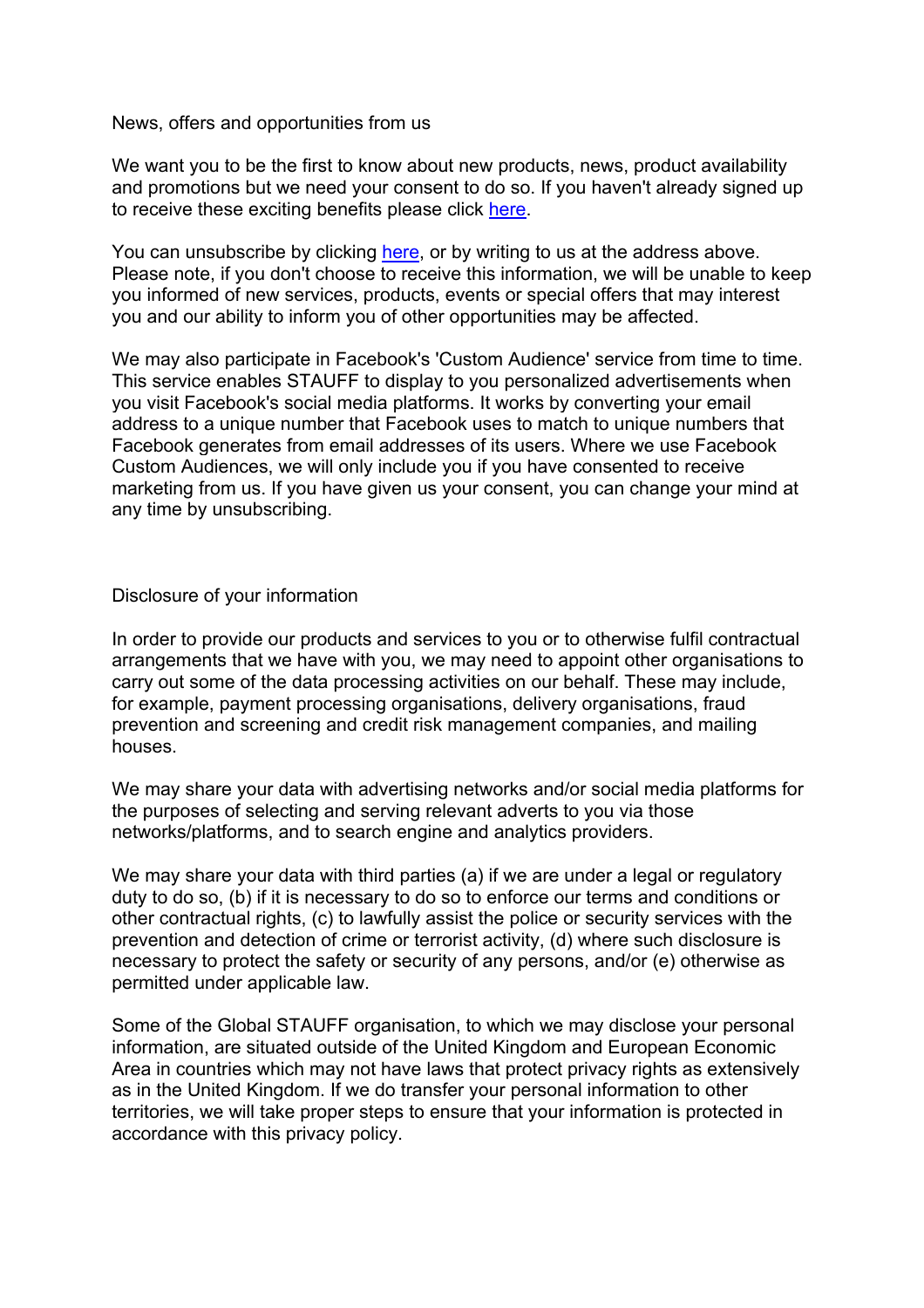We very rarely, if ever, disclose personal information to 3rd parties. In all instances where we may disclose your information to third parties for legitimate business interests, we will ensure that your information is appropriately protected.

#### **Cookies**

In common with many other website operators, we use standard technology called 'cookies' on our website. Cookies are small pieces of information that are stored by your browser on your computer's hard drive and they are used to record how you navigate this website on each visit.

#### Security of information

Where a password is required to access certain areas of our digital platforms, you are responsible for keeping your password secure and confidential. Please do not share or disclose your password to any other person.

#### Monitoring

We may monitor or record telephone calls for security purposes and to improve the quality of services that we provide to you.

Please note that for your safety and security, CCTV is in operation in all of our premises.

More about your information - your rights

You may correct or update your personal information at any time by emailing us at gdpr@stauff.co.uk. Please include your name, company name, address and email address when you contact us as this helps us to ensure that we accept amendments only from the correct person. We encourage you to promptly update your personal information if it changes.

We will securely retain your information for as long as is reasonably necessary and in accordance with applicable law. If you wish to submit a request that your data be deleted, please write to us at the above address. You have the right to receive a copy of the personal information that we hold about you. Please write to us at the address above if you wish to exercise this right. We may charge a small fee towards the cost of administering any request you make. The current fee is £20.00.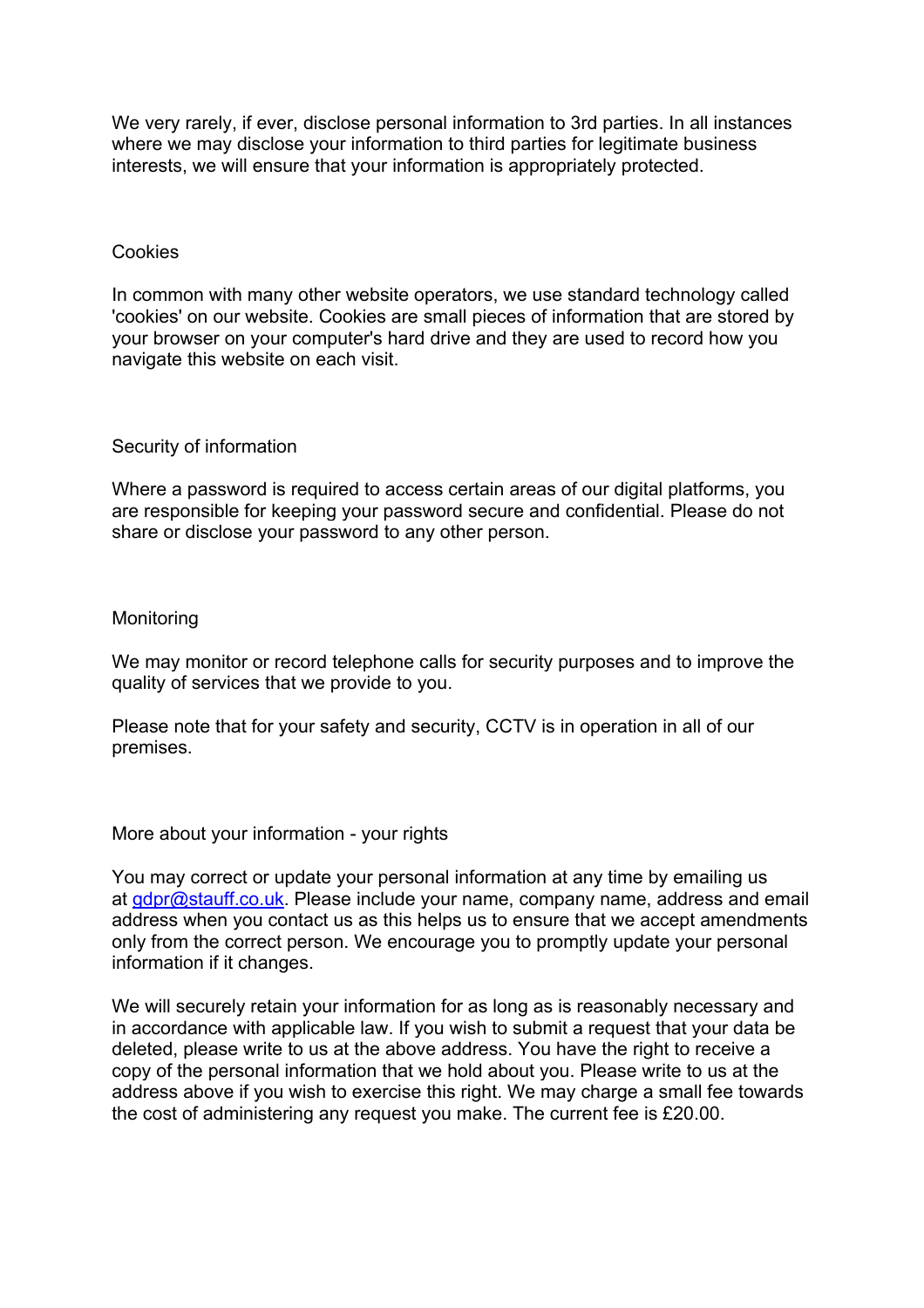If you have subscribed to receive marketing communications, you can unsubscribe at any time via the option at the footer of each Electronic Direct Mail (EDM).

Changes to this privacy policy

To uphold our commitment to continuous improvement, from time to time we may change this privacy policy without prior notice. We recommend that you check this page periodically in order to review the latest version.

Where to make a complaint

If you have a complaint regarding any aspect of your personal data or this privacy policy, please write to us at our Head Office in Sheffield. If you are still not satisfied with the outcome of your complaint, you may write to the Information Commissioner's Office at the following address:

Information Commissioner's Office Wycliffe House Water Lane Wilmslow **Cheshire** SK9 5AF

Customer Data Protection Statement

STAUFF UK Ltd takes your privacy very seriously and is committed to protecting your personal information. This privacy policy sets out the way in which any personal information you provide to us is used and kept secure by STAUFF UK Ltd. It applies whenever we collect your personal data (including when you use our website or other digital platforms), so please read it carefully.

### **1. An overview of data protection**

General information

The following information will provide you with an easy to navigate overview of what will happen with your personal data when you visit this website. The term "personal data" comprises all data that can be used to personally identify you. For detailed information about the subject matter of data protection, please consult our Data Protection Declaration, which we have included beneath this copy.

Data recording on this website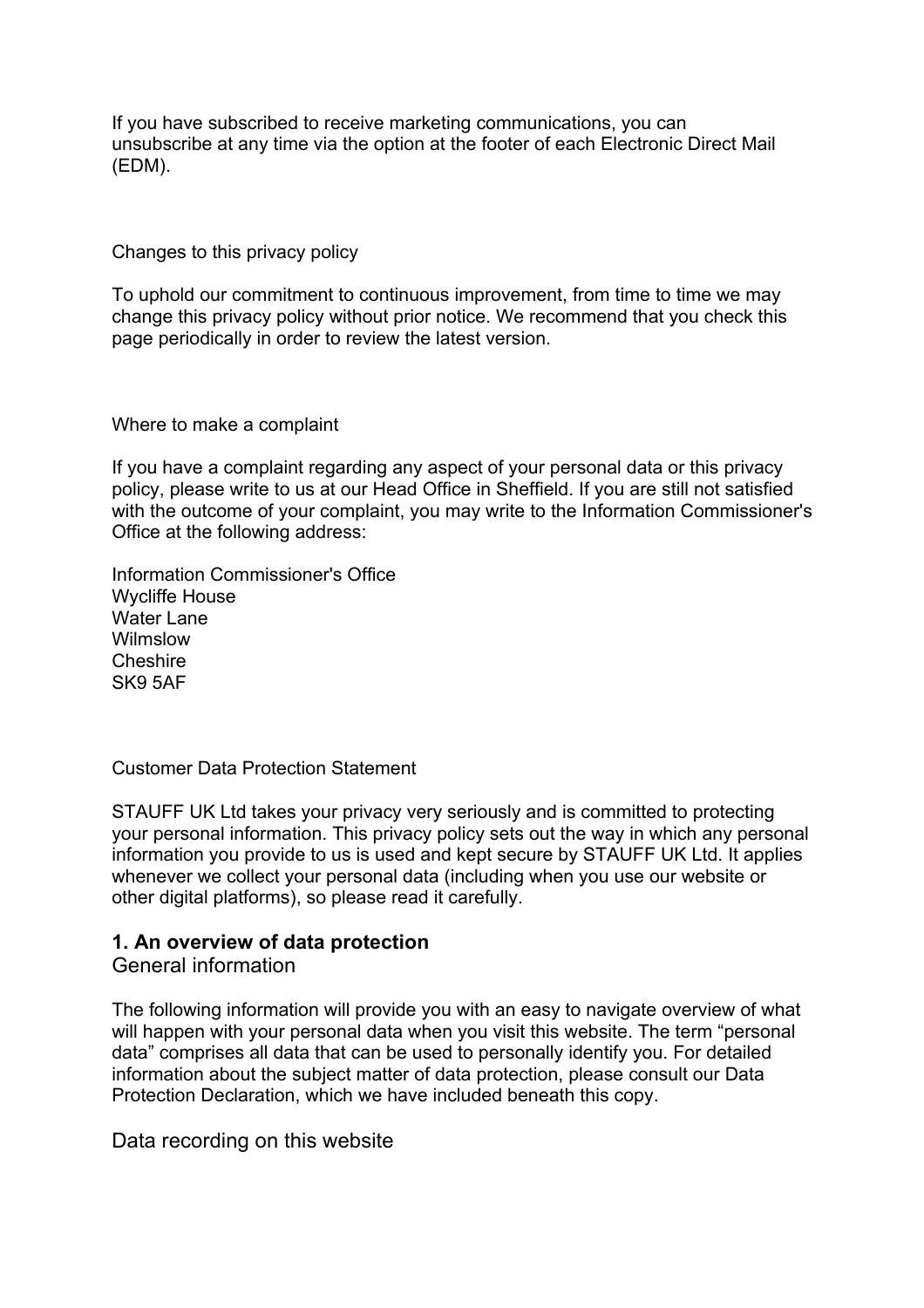### *Who is the responsible party for the recording of data on this website (i.e. the "controller")?*

The data on this website is processed by the operator of the website, whose contact information is available under section "Information Required by Law" on this website.

### *How do we record your data?*

We collect your data as a result of your sharing of your data with us. This may, for instance be information you enter into our contact form.

Other data shall be recorded by our IT systems automatically or after you consent to its recording during your website visit. This data comprises primarily technical information (e.g. web browser, operating system or time the site was accessed). This information is recorded automatically when you access this website.

#### *What are the purposes we use your data for?*

A portion of the information is generated to guarantee the error free provision of the website. Other data may be used to analyze your user patterns.

### *What rights do you have as far as your information is concerned?*

You have the right to receive information about the source, recipients and purposes of your archived personal data at any time without having to pay a fee for such disclosures. You also have the right to demand that your data are rectified or eradicated. If you have consented to data processing, you have the option to revoke this consent at any time, which shall affect all future data processing. Moreover, you have the right to demand that the processing of your data be restricted under certain circumstances. Furthermore, you have the right to log a complaint with the competent supervising agency.

Please do not hesitate to contact us at any time under the address disclosed in section "Information Required by Law" on this website if you have questions about this or any other data protection related issues.

# Analysis tools and tools provided by third parties

There is a possibility that your browsing patterns will be statistically analyzed when your visit this website. Such analyses are performed primarily with what we refer to as analysis programs.

For detailed information about these analysis programs please consult our Data Protection Declaration below.

# **2. Hosting and Content Delivery Networks (CDN)**

External Hosting

This website is hosted by an external service provider (host). Personal data collected on this website are stored on the servers of the host. These may include, but are not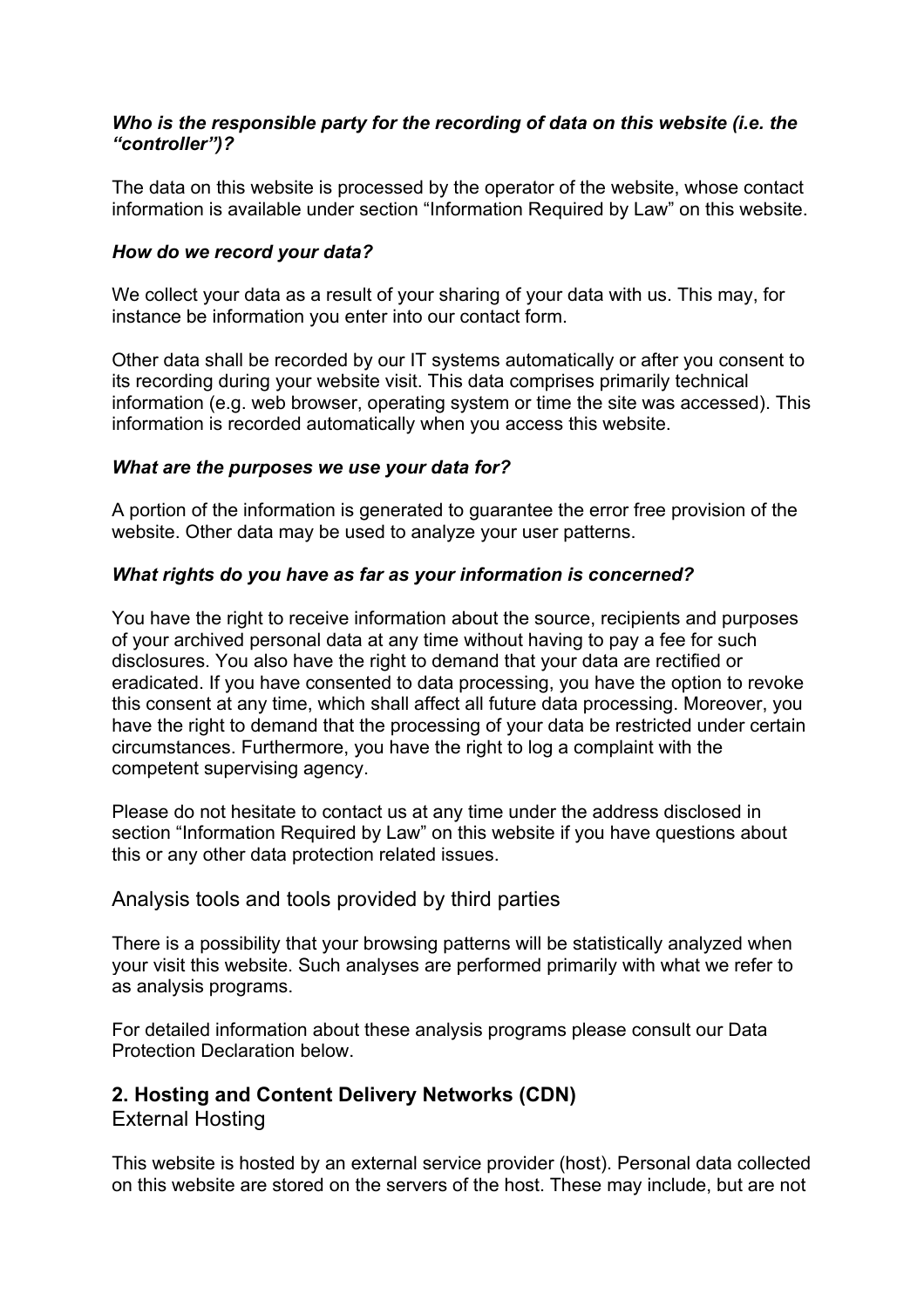limited to, IP addresses, contact requests, metadata and communications, contract information, contact information, names, web page access, and other data generated through a web site.

The host is used for the purpose of fulfilling the contract with our potential and existing customers (Art. 6 para. 1 lit. b GDPR) and in the interest of secure, fast and efficient provision of our online services by a professional provider (Art. 6 para. 1 lit. f GDPR).

Our host will only process your data to the extent necessary to fulfil its performance obligations and to follow our instructions with respect to such data.

We are using the following host:

OEDIV Oetker Daten- und Informationsverarbeitung KG Bechterdisser Str. 10 33719 Bielefeld / Germany

#### *Execution of a contract data processing agreement*

In order to guarantee processing in compliance with data protection regulations, we have concluded an order processing contract with our host.

### **3. General information and mandatory information**

Data protection

The operators of this website and its pages take the protection of your personal data very seriously. Hence, we handle your personal data as confidential information and in compliance with the statutory data protection regulations and this Data Protection Declaration.

Whenever you use this website, a variety of personal information will be collected. Personal data comprises data that can be used to personally identify you. This Data Protection Declaration explains which data we collect as well as the purposes we use this data for. It also explains how, and for which purpose the information is collected.

We herewith advise you that the transmission of data via the Internet (i.e. through email communications) may be prone to security gaps. It is not possible to completely protect data against third-party access.

Information about the responsible party (referred to as the "controller" in the GDPR)

The data processing controller on this website is:

Data Protection Team c/o STAUFF UK LTD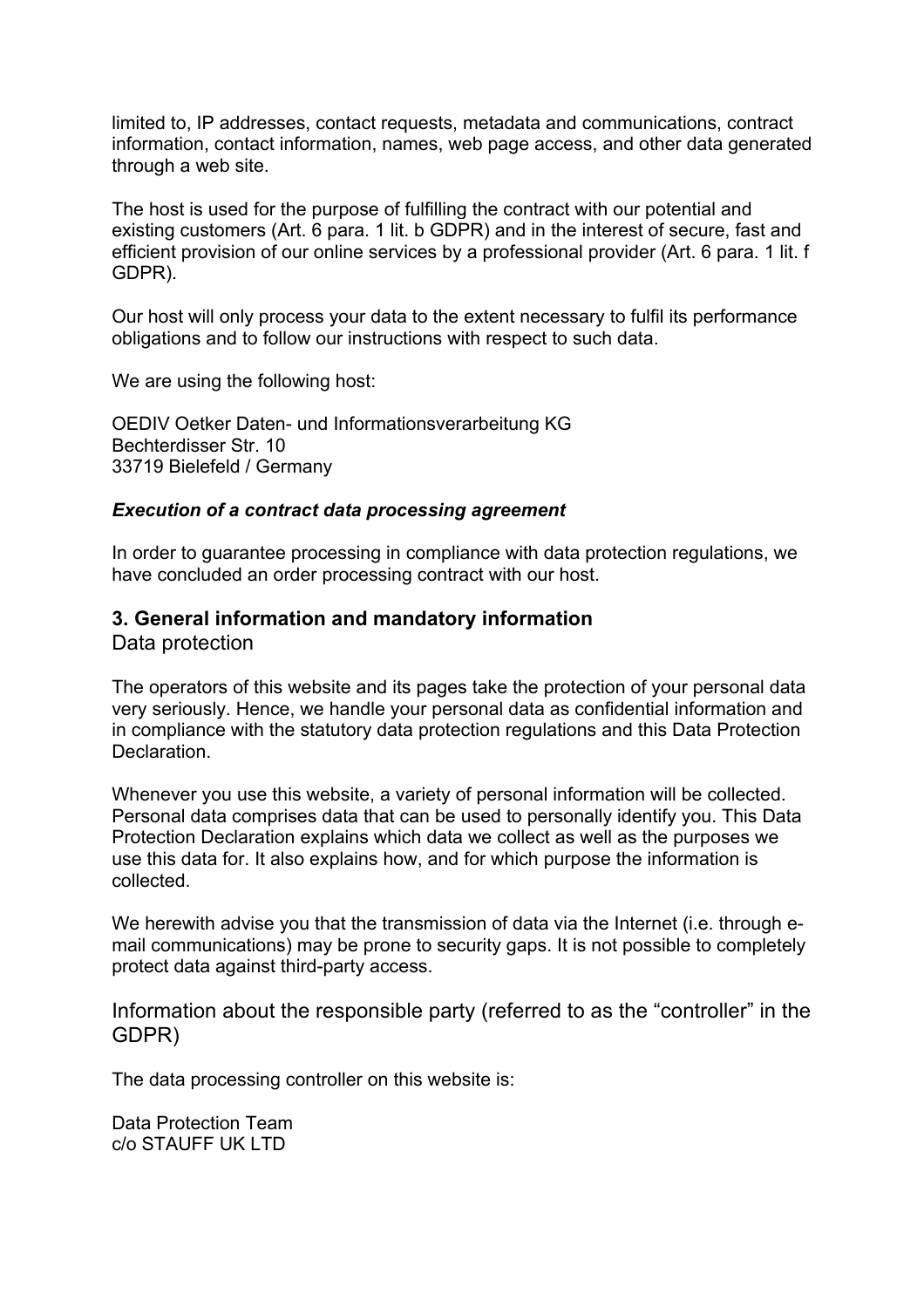500 Carlisle Street East, off Downgate Drive

Sheffield, South Yorkshire S4 8BS

United Kingdom E-mail: gdpr@stauff.co.uk

The controller is the natural person or legal entity that single-handedly or jointly with others makes decisions as to the purposes of and resources for the processing of personal data (e.g. names, e-mail addresses, etc.).

Storage duration

Unless a more specific storage period has been specified in this privacy policy, your personal data will remain with us until the purpose for which it was collected no longer applies. If you assert a justified request for deletion or revoke your consent to data processing, your data will be deleted, unless we have other legally permissible reasons for storing your personal data (e.g. tax or commercial law retention periods); in the latter case, the deletion will take place after these reasons cease to apply.

Designation of a data protection officer as mandated by law

We have appointed a data protection officer for our company.

Data Protection Team c/o STAUFF UK LTD

500 Carlisle Street East, off Downgate Drive

Sheffield, South Yorkshire S4 8BS

United Kingdom E-mail: gdpr@stauff.co.uk

Information on data transfer to the USA

Our website uses, in particular, tools from companies based in the USA. When these tools are active, your personal information may be transferred to the US servers of these companies. We must point out that the USA is not a safe third country within the meaning of EU data protection law. US companies are required to release personal data to security authorities without you as the data subject being able to take legal action against this. The possibility cannot therefore be excluded that US authorities (e.g. secret services) may process, evaluate and permanently store your data on US servers for monitoring purposes. We have no influence over these processing activities.

Revocation of your consent to the processing of data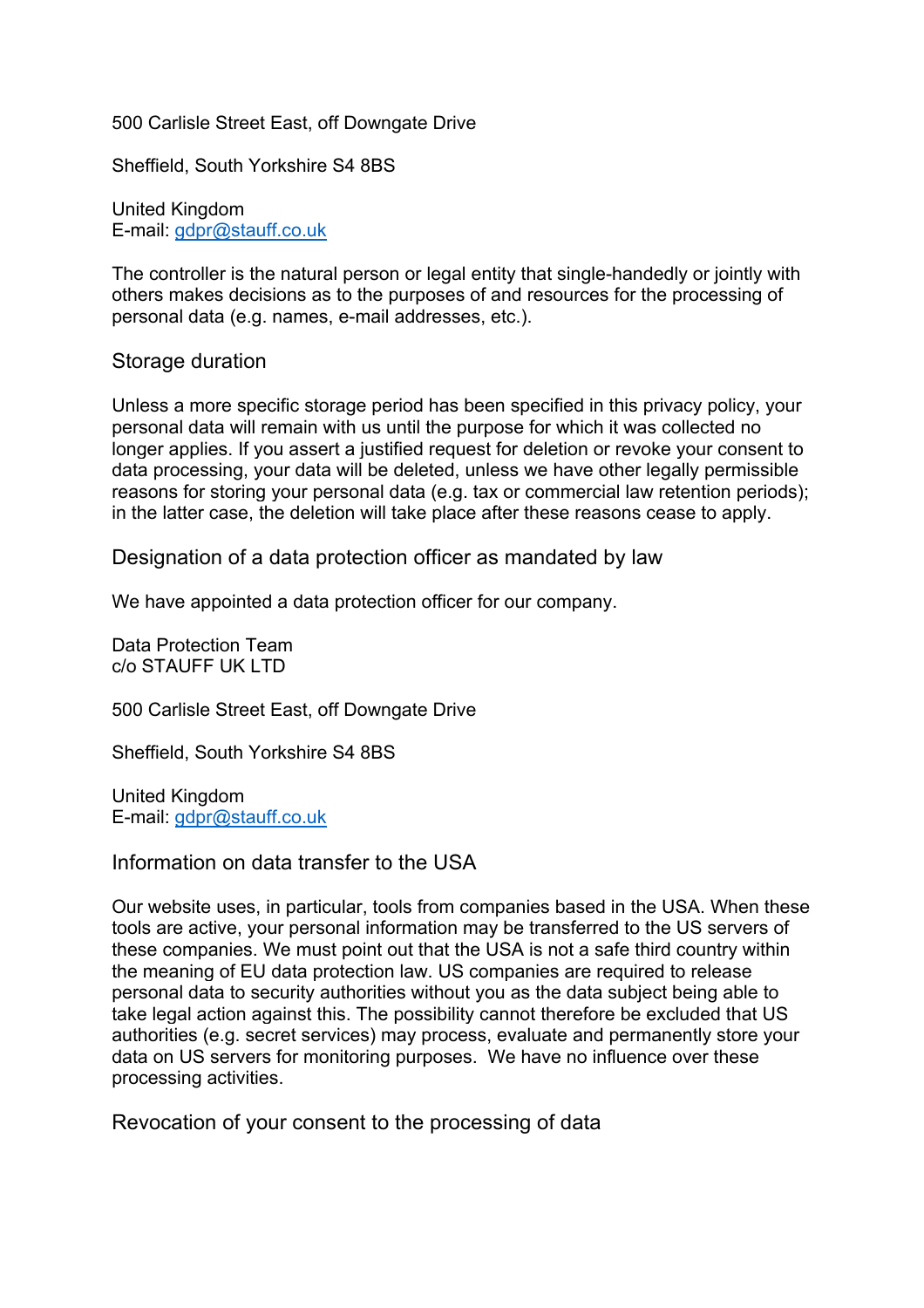A wide range of data processing transactions are possible only subject to your express consent. You can also revoke at any time any consent you have already given us. This shall be without prejudice to the lawfulness of any data collection that occurred prior to your revocation.

Right to object to the collection of data in special cases; right to object to direct advertising (Art. 21 GDPR)

IN THE EVENT THAT DATA ARE PROCESSED ON THE BASIS OF ART. 6 SECT. 1 LIT. E OR F GDPR, YOU HAVE THE RIGHT TO AT ANY TIME OBJECT TO THE PROCESSING OF YOUR PERSONAL DATA BASED ON GROUNDS ARISING FROM YOUR UNIQUE SITUATION. THIS ALSO APPLIES TO ANY PROFILING BASED ON THESE PROVISIONS. TO DETERMINE THE LEGAL BASIS, ON WHICH ANY PROCESSING OF DATA IS BASED, PLEASE CONSULT THIS DATA PROTECTION DECLARATION. IF YOU LOG AN OBJECTION, WE WILL NO LONGER PROCESS YOUR AFFECTED PERSONAL DATA, UNLESS WE ARE IN A POSITION TO PRESENT COMPELLING PROTECTION WORTHY GROUNDS FOR THE PROCESSING OF YOUR DATA, THAT OUTWEIGH YOUR INTERESTS, RIGHTS AND FREEDOMS OR IF THE PURPOSE OF THE PROCESSING IS THE CLAIMING, EXERCISING OR DEFENCE OF LEGAL ENTITLEMENTS (OBJECTION PURSUANT TO ART. 21 SECT. 1 GDPR).

IF YOUR PERSONAL DATA IS BEING PROCESSED IN ORDER TO ENGAGE IN DIRECT ADVERTISING, YOU HAVE THE RIGHT TO AT ANY TIME OBJECT TO THE PROCESSING OF YOUR AFFECTED PERSONAL DATA FOR THE PURPOSES OF SUCH ADVERTISING. THIS ALSO APPLIES TO PROFILING TO THE EXTENT THAT IT IS AFFILIATED WITH SUCH DIRECT ADVERTISING. IF YOU OBJECT, YOUR PERSONAL DATA WILL SUBSEQUENTLY NO LONGER BE USED FOR DIRECT ADVERTISING PURPOSES (OBJECTION PURSUANT TO ART. 21 SECT. 2 GDPR).

Right to log a complaint with the competent supervisory agency

In the event of violations of the GDPR, data subjects are entitled to log a complaint with a supervisory agency, in particular in the member state where they usually maintain their domicile, place of work or at the place where the alleged violation occurred. The right to log a complaint is in effect regardless of any other administrative or court proceedings available as legal recourses.

#### Right to data portability

You have the right to demand that we hand over any data we automatically process on the basis of your consent or in order to fulfil a contract be handed over to you or a third party in a commonly used, machine readable format. If you should demand the direct transfer of the data to another controller, this will be done only if it is technically feasible.

SSL and/or TLS encryption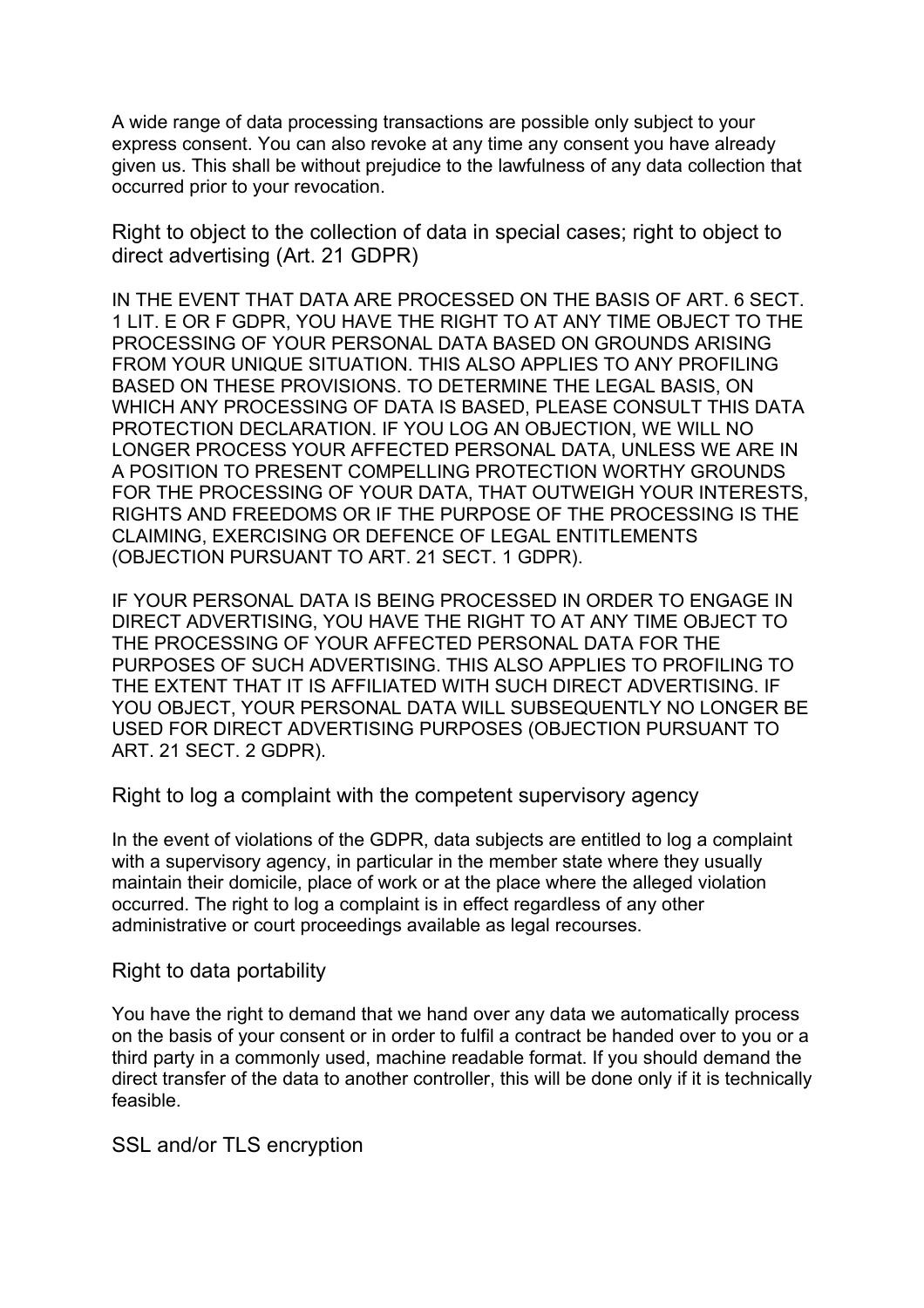For security reasons and to protect the transmission of confidential content, such as purchase orders or inquiries you submit to us as the website operator, this website uses either an SSL or a TLS encryption program. You can recognize an encrypted connection by checking whether the address line of the browser switches from "http://" to "https://" and also by the appearance of the lock icon in the browser line.

If the SSL or TLS encryption is activated, data you transmit to us cannot be read by third parties.

Encrypted payment transactions on this website

If you are under an obligation to share your payment information (e.g. account number if you give us the authority to debit your bank account) with us after you have entered into a fee-based contract with us, this information is required to process payments.

Payment transactions using common modes of paying (Visa/MasterCard, debit to your bank account) are processed exclusively via encrypted SSL or TLS connections. You can recognize an encrypted connection by checking whether the address line of the browser switches from "http://" to "https://" and also by the appearance of the lock icon in the browser line.

If the communication with us is encrypted, third parties will not be able to read the payment information you share with us.

# Information about, rectification and eradication of data

Within the scope of the applicable statutory provisions, you have the right to at any time demand information about your archived personal data, their source and recipients as well as the purpose of the processing of your data. You may also have a right to have your data rectified or eradicated. If you have questions about this subject matter or any other questions about personal data, please do not hesitate to contact us at any time at the address provided in section "Information Required by Law."

# Right to demand processing restrictions

You have the right to demand the imposition of restrictions as far as the processing of your personal data is concerned. To do so, you may contact us at any time at the address provided in section "Information Required by Law." The right to demand restriction of processing applies in the following cases:

- In the event that you should dispute the correctness of your data archived by us, we will usually need some time to verify this claim. During the time that this investigation is ongoing, you have the right to demand that we restrict the processing of your personal data.
- If the processing of your personal data was/is conducted in an unlawful manner, you have the option to demand the restriction of the processing of your data in lieu of demanding the eradication of this data.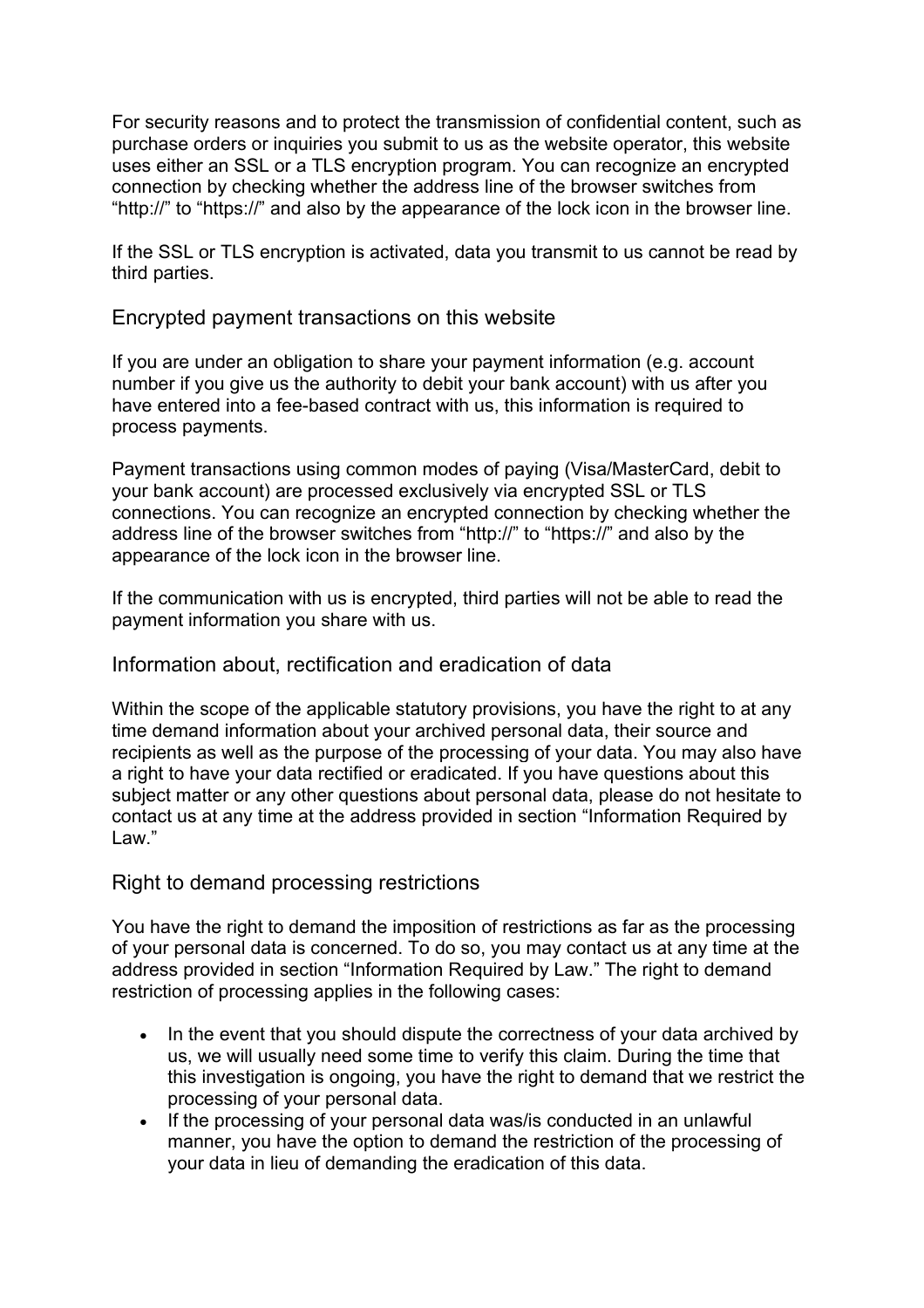- If we do not need your personal data any longer and you need it to exercise, defend or claim legal entitlements, you have the right to demand the restriction of the processing of your personal data instead of its eradication.
- If you have raised an objection pursuant to Art. 21 Sect. 1 GDPR, your rights and our rights will have to be weighed against each other. As long as it has not been determined whose interests prevail, you have the right to demand a restriction of the processing of your personal data.

If you have restricted the processing of your personal data, these data – with the exception of their archiving – may be processed only subject to your consent or to claim, exercise or defend legal entitlements or to protect the rights of other natural persons or legal entities or for important public interest reasons cited by the European Union or a member state of the EU.

### Rejection of unsolicited e-mails

We herewith object to the use of contact information published in conjunction with the mandatory information to be provided in section "Information Required by Law" to send us promotional and information material that we have not expressly requested. The operators of this website and its pages reserve the express right to take legal action in the event of the unsolicited sending of promotional information, for instance via SPAM messages.

### **4. Recording of data on this website**

**Cookies** 

Our websites and pages use what the industry refers to as "cookies." Cookies are small text files that do not cause any damage to your device. They are either stored temporarily for the duration of a session (session cookies) or they are permanently archived on your device (permanent cookies). Session cookies are automatically deleted once you terminate your visit. Permanent cookies remain archived on your device until you actively delete them or they are automatically eradicated by your web browser.

In some cases, it is possible that third-party cookies are stored on your device once you enter our site (third-party cookies). These cookies enable you or us to take advantage of certain services offered by the third party (e.g. cookies for the processing of payment services).

Cookies have a variety of functions. Many cookies are technically essential since certain website functions would not work in the absence of the cookies (e.g. the shopping cart function or the display of videos). The purpose of other cookies may be the analysis of user patterns or the display of promotional messages.

Cookies, which are required for the performance of electronic communication transactions (required cookies) or for the provision of certain functions you want to use (functional cookies, e.g. for the shopping cart function) or those that are necessary for the optimization of the website (e.g. cookies that provide measurable insights into the web audience), shall be stored on the basis of Art. 6 Sect. 1 lit. f GDPR, unless a different legal basis is cited. The operator of the website has a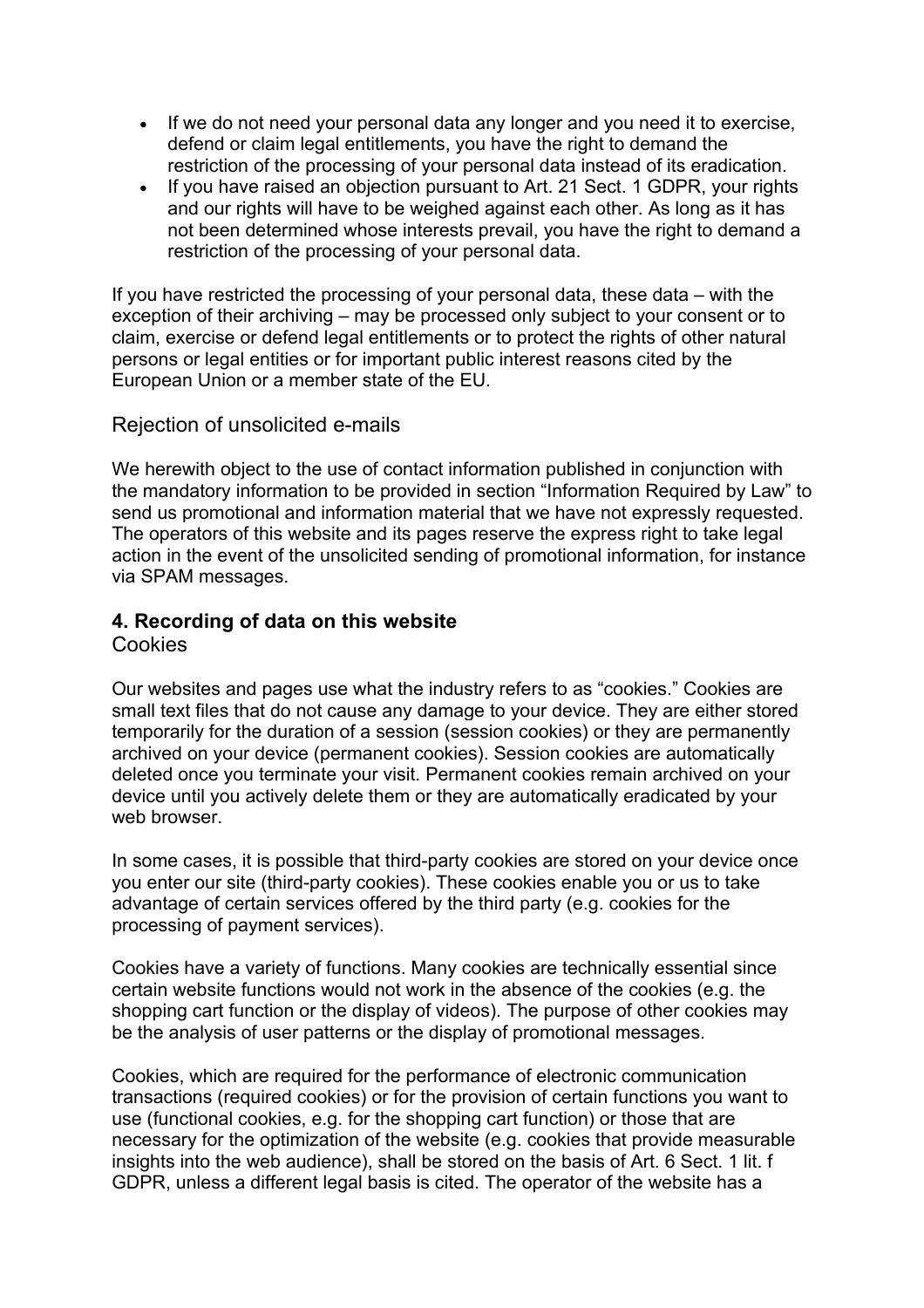legitimate interest in the storage of cookies to ensure the technically error free and optimized provision of the operator's services. If your consent to the storage of the cookies has been requested, the respective cookies are stored exclusively on the basis of the consent obtained (Art. 6 Sect. 1 lit. a GDPR); this consent may be revoked at any time.

You have the option to set up your browser in such a manner that you will be notified any time cookies are placed and to permit the acceptance of cookies only in specific cases. You may also exclude the acceptance of cookies in certain cases or in general or activate the delete function for the automatic eradication of cookies when the browser closes. If cookies are deactivated, the functions of this website may be limited.

In the event that third-party cookies are used or if cookies are used for analytical purposes, we will separately notify you in conjunction with this Data Protection Policy and, if applicable, ask for your consent.

### Cookie Consent with Usercentrics

This website uses the cookie consent technology of Usercentrics to obtain your consent to the storage of certain cookies on your device or for the use of specific technologies, and to document the former in a data protection compliant manner. The party offering this technology is Usercentrics GmbH, Rosental 4, 80331 München, Germany, website: https://usercentrics.com/ (hereinafter referred to as "Usercentrics").

Whenever you visit our website, the following personal data will be transferred to Usercentrics:

- Your declaration(s) of consent or your revocation of your declaration(s) of consent
- Your IP address
- Information about your browser
- Information about your device
- The date and time you visited our website

Moreover, Usercentrics shall store a cookie in your browser to be able to allocate your declaration(s) of consent or any revocations of the former. The data that are recorded in this manner shall be stored until you ask us to eradicate them, delete the Usercentrics cookie or until the purpose for archiving the data no longer exists. This shall be without prejudice to any mandatory legal retention periods.

Usercentrics uses cookies to obtain the declarations of consent mandated by law. The legal basis for the use of specific technologies is Art. 6 Sect. 1 Sentence 1 lit. c GDPR.

#### *Contract data processing agreement*

Our company has executed a Contract Data Processing Agreement with Usercentrics. This is an Agreement mandated by data privacy protection legislation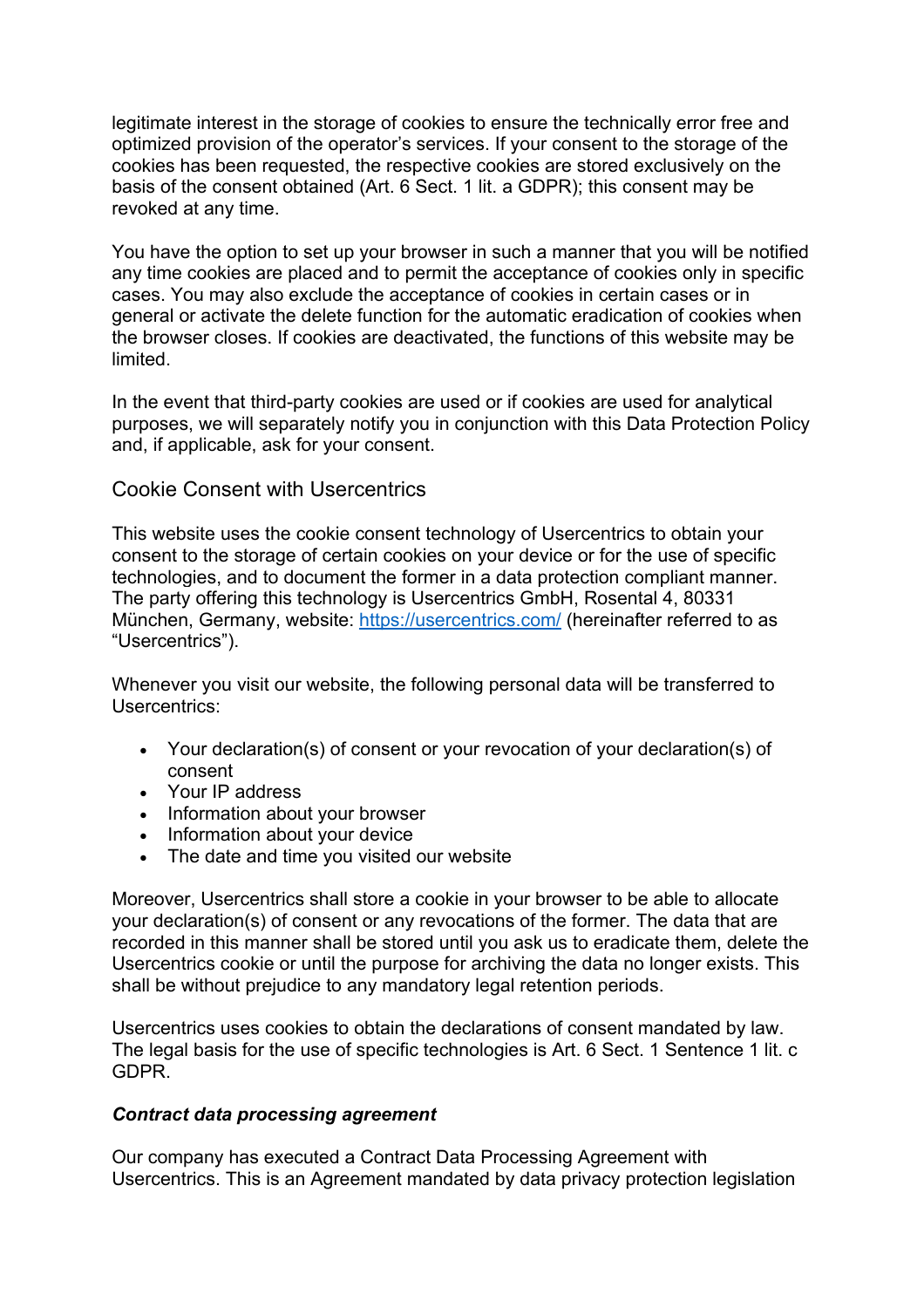that warrants that Usercentrics processes all personal data of our website visitors exclusively in compliance with our instructions and in compliance with the GDPR.

### Contact form

If you submit inquiries to us via our contact form, the information provided in the contact form as well as any contact information provided therein will be stored by us in order to handle your inquiry and in the event that we have further questions. We will not share this information without your consent.

The processing of these data is based on Art. 6 para. 1 lit. b GDPR, if your request is related to the execution of a contract or if it is necessary to carry out pre-contractual measures. In all other cases the processing is based on our legitimate interest in the effective processing of the requests addressed to us (Art. 6 Para. 1 lit. f GDPR) or on your agreement (Art. 6 Para. 1 lit. a GDPR) if this has been requested.

The information you have entered into the contact form shall remain with us until you ask us to eradicate the data, revoke your consent to the archiving of data or if the purpose for which the information is being archived no longer exists (e.g. after we have concluded our response to your inquiry). This shall be without prejudice to any mandatory legal provisions – in particular retention periods.

### Request by e-mail, telephone or fax

If you contact us by e-mail, telephone or fax, your request, including all resulting personal data (name, request) will be stored and processed by us for the purpose of processing your request. We do not pass these data on without your consent.

These data are processed on the basis of Art. 6 Sect. 1 lit. b GDPR if your inquiry is related to the fulfillment of a contract or is required for the performance of precontractual measures. In all other cases, the data are processed on the basis of our legitimate interest in the effective handling of inquiries submitted to us (Art. 6 Sect. 1 lit. f GDPR) or on the basis of your consent (Art. 6 Sect. 1 lit. a GDPR) if it has been obtained.

The data sent by you to us via contact requests remain with us until you request us to delete, revoke your consent to the storage or the purpose for the data storage lapses (e.g. after completion of your request). Mandatory statutory provisions - in particular statutory retention periods - remain unaffected.

#### Registration on this website

You have the option to register on this website to be able to use additional website functions. We shall use the data you enter only for the purpose of using the respective offer or service you have registered for. The required information we request at the time of registration must be entered in full. Otherwise we shall reject the registration.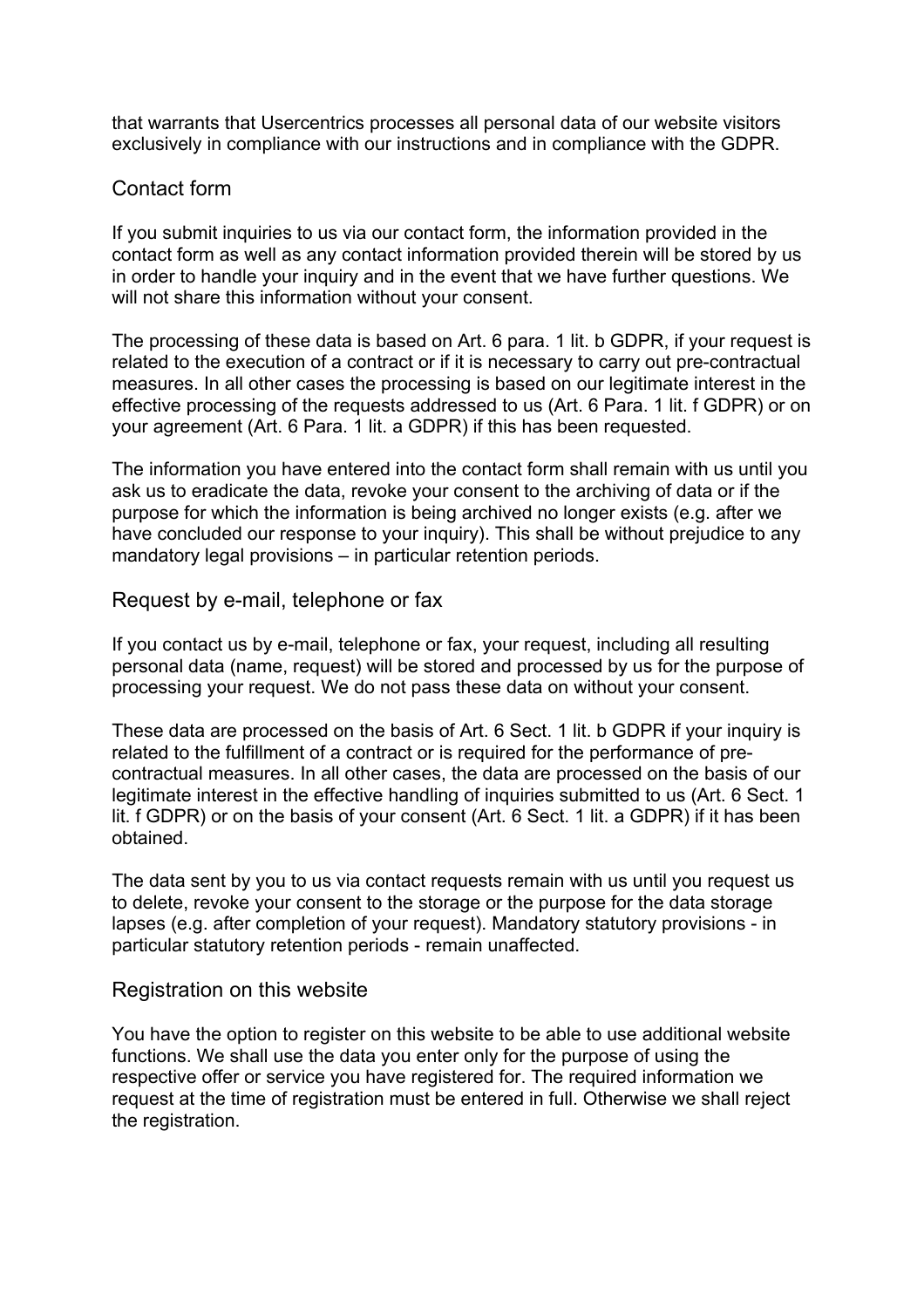To notify you of any important changes to the scope of our portfolio or in the event of technical modifications, we shall use the e-mail address provided during the registration process.

We shall process the data entered during the registration process on the basis of your consent (Art. 6 Sect. 1 lit. a GDPR).

The data recorded during the registration process shall be stored by us as long as you are registered on this website. Subsequently, such data shall be deleted. This shall be without prejudice to mandatory statutory retention obligations.

### **5. Analysis tools and advertising**

Google Analytics

This website uses functions of the web analysis service Google Analytics. The provider of this service is Google Ireland Limited ("Google"), Gordon House, Barrow Street, Dublin 4, Ireland.

Google Analytics enables the website operator to analyze the behavior patterns of website visitors. To that end, the website operator receives a variety of user data, such as pages accessed, time spent on the page, the utilized operating system and the user's origin. Google may consolidate these data in a profile that is allocated to the respective user or the user's device.

Google Analytics uses technologies that make the recognition of the user for the purpose of analyzing the user behavior patterns (e.g. cookies or device fingerprinting). The website use information recorded by Google is, as a rule transferred to a Google server in the United States, where it is stored.

This analysis tool is used on the basis of Art. 6 Sect. 1 lit. f GDPR. The operator of this website has a legitimate interest in the analysis of user patterns to optimize both, the services offered online and the operator's advertising activities. If a corresponding agreement has been requested (e.g. an agreement to the storage of cookies), the processing takes place exclusively on the basis of Art. 6 para. 1 lit. a GDPR; the agreement can be revoked at any time.

#### *IP anonymization*

On this website, we have activated the IP anonymization function. As a result, your IP address will be abbreviated by Google within the member states of the European Union or in other states that have ratified the Convention on the European Economic Area prior to its transmission to the United States. The full IP address will be transmitted to one of Google's servers in the United States and abbreviated there only in exceptional cases. On behalf of the operator of this website, Google shall use this information to analyze your use of this website to generate reports on website activities and to render other services to the operator of this website that are related to the use of the website and the Internet. The IP address transmitted in conjunction with Google Analytics from your browser shall not be merged with other data in Google's possession.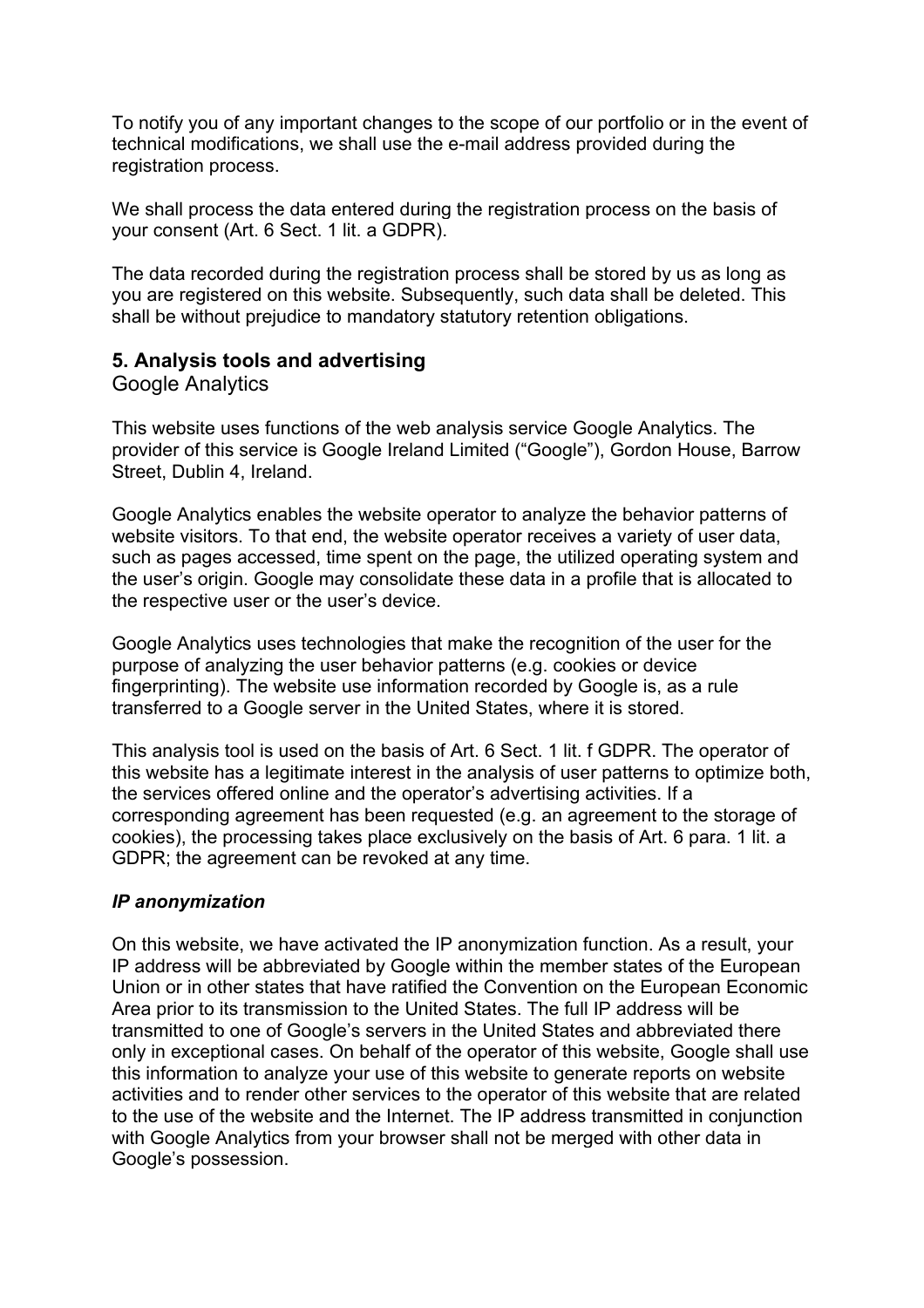# *Browser plug-in*

You can prevent the recording and processing of your data by Google by downloading and installing the browser plugin available under the following link: https://tools.google.com/dlpage/gaoptout?hl=en.

For more information about the handling of user data by Google Analytics, please consult Google's Data Privacy Declaration at: https://support.google.com/analytics/answer/6004245?hl=en.

### *Contract data processing*

We have executed a contract data processing agreement with Google and are implementing the stringent provisions of the German data protection agencies to the fullest when using Google Analytics.

### *Demographic parameters provided by Google Analytics*

This website uses the "demographic characteristics" function of Google Analytics, to be able to display to the website visitor compatible ads within the Google advertising network. This allows reports to be created that contain information about the age, gender and interests of the website visitors. The sources of this information are interest-related advertising by Google as well as visitor data obtained from third-party providers. This data cannot be allocated to a specific individual. You have the option to deactivate this function at any time by making pertinent settings changes for advertising in your Google account or you can generally prohibit the recording of your data by Google Analytics as explained in section "Objection to the recording of data".

# *Google Analytics E-Commerce-Tracking*

This website uses the "E-Commerce Tracking" function of Google Analytics. With the assistance of E-Commerce Tracking, the website operator is in a position to analyze the purchasing patterns of website visitors with the aim of improving the operator's online marketing campaigns. In this context, information, such as the orders placed, the average order values, shipping costs and the time from viewing the product to making the purchasing decision are tracked. These data may be consolidated by Google under a transaction ID, which is allocated to the respective user or the user's device.

# *Archiving period*

Data on the user or incident level stored by Google linked to cookies, user IDs or advertising IDs (e.g. DoubleClick cookies, Android advertising ID) will be anonymized or deleted after 14 month. For details please click the following link: https://support.google.com/analytics/answer/7667196?hl=en

### **6. Newsletter** Newsletter data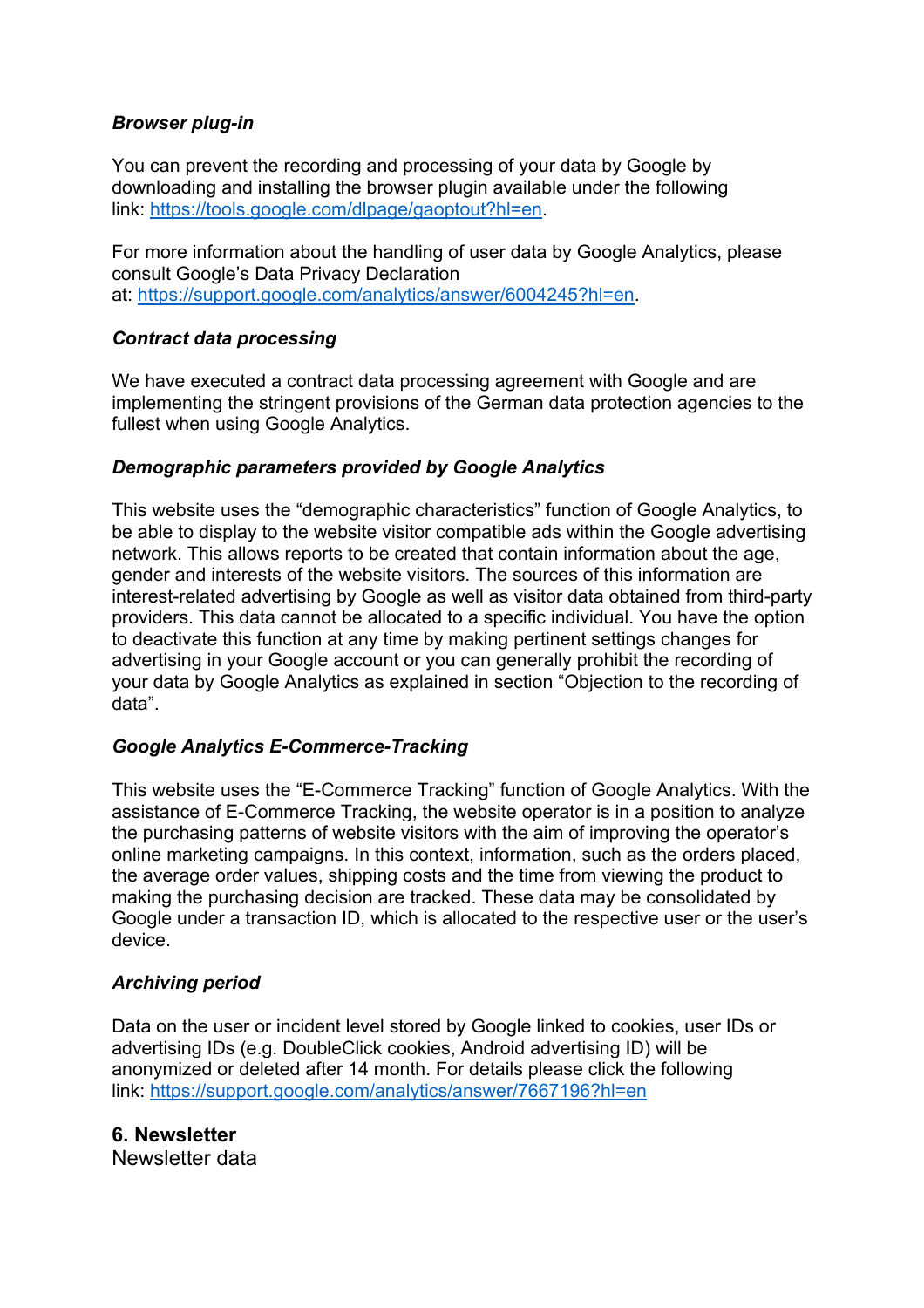If you would like to subscribe to the newsletter offered on this website, we will need from you an e-mail address as well as information that allow us to verify that you are the owner of the e-mail address provided and consent to the receipt of the newsletter. No further data shall be collected or shall be collected only on a voluntary basis. We shall use such data only for the sending of the requested information and shall not share such data with any third parties.

The processing of the information entered into the newsletter subscription form shall occur exclusively on the basis of your consent (Art. 6 Sect. 1 lit. a GDPR). You may revoke the consent you have given to the archiving of data, the e-mail address and the use of this information for the sending of the newsletter at any time, for instance by clicking on the "Unsubscribe" link in the newsletter. This shall be without prejudice to the lawfulness of any data processing transactions that have taken place to date.

The data deposited with us for the purpose of subscribing to the newsletter will be stored by us until you unsubscribe from the newsletter or the newsletter service provider and deleted from the newsletter distribution list after you unsubscribe from the newsletter. Data stored for other purposes with us remain unaffected.

After you unsubscribe from the newsletter distribution list, your e-mail address may be stored by us or the newsletter service provider in a blacklist to prevent future mailings. The data from the blacklist is used only for this purpose and not merged with other data. This serves both your interest and our interest in complying with the legal requirements when sending newsletters (legitimate interest within the meaning of Art. 6 para. 1 lit. f GDPR). The storage in the blacklist is indefinite. You may object to the storage if your interests outweigh our legitimate interest.

#### **7. Plug-ins and Tools**

YouTube with expanded data protection integration

Our website embeds videos of the website YouTube. The website operator is Google Ireland Limited ("Google"), Gordon House, Barrow Street, Dublin 4, Ireland.

We use YouTube in the expanded data protection mode. According to YouTube, this mode ensures that YouTube does not store any information about visitors to this website before they watch the video. Nevertheless, this does not necessarily mean that the sharing of data with YouTube partners can be ruled out as a result of the expanded data protection mode. For instance, regardless of whether you are watching a video, YouTube will always establish a connection with the Google DoubleClick network.

As soon as you start to play a YouTube video on this website, a connection to YouTube's servers will be established. As a result, the YouTube server will be notified, which of our pages you have visited. If you are logged into your YouTube account while you visit our site, you enable YouTube to directly allocate your browsing patterns to your personal profile. You have the option to prevent this by logging out of your YouTube account.

Furthermore, after you have started to play a video, YouTube will be able to place various cookies on your device or comparable technologies for recognition (e.g.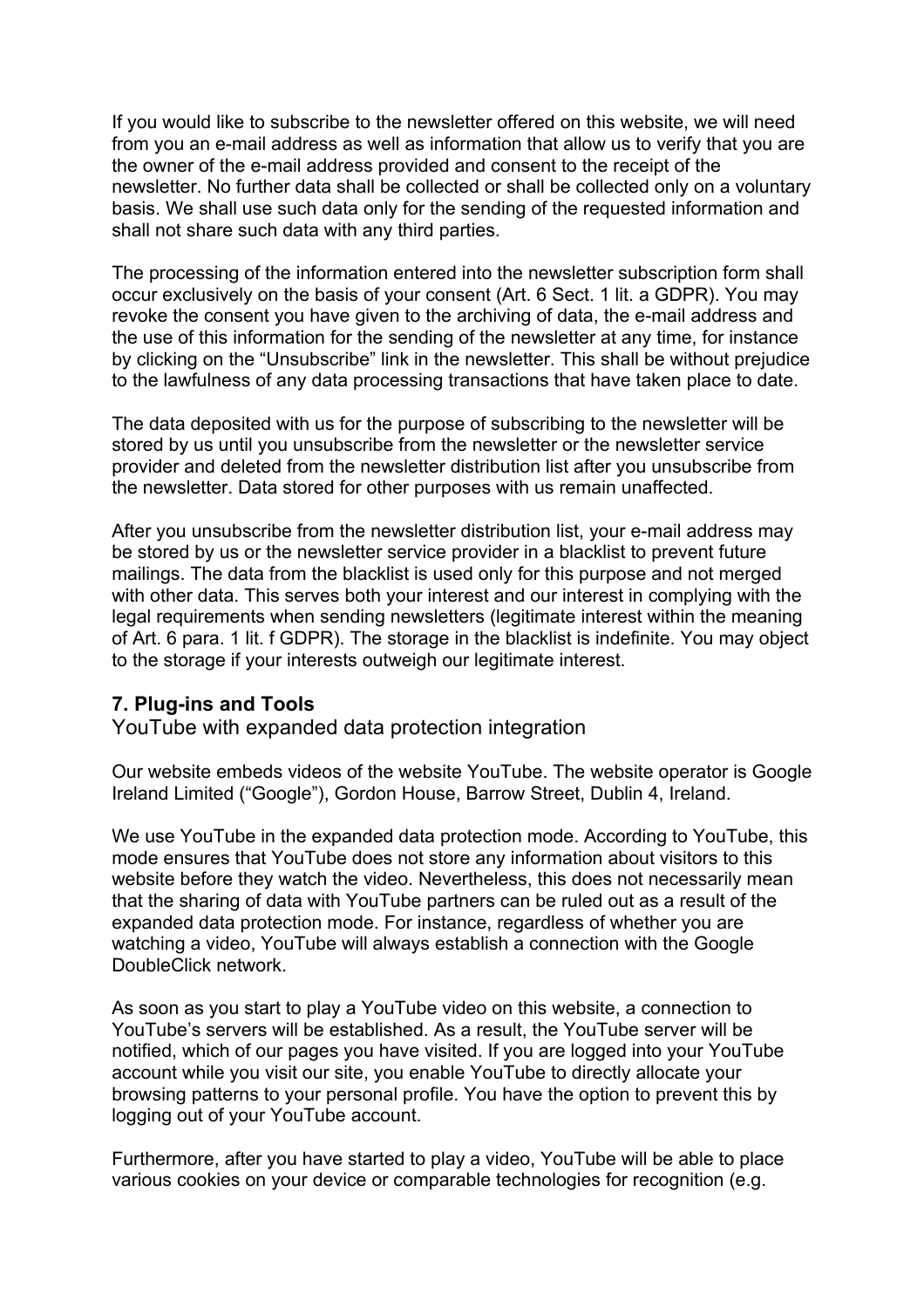device fingerprinting). In this way YouTube will be able to obtain information about this website's visitors. Among other things, this information will be used to generate video statistics with the aim of improving the user friendliness of the site and to prevent attempts to commit fraud.

Under certain circumstances, additional data processing transactions may be triggered after you have started to play a YouTube video, which are beyond our control.

The use of YouTube is based on our interest in presenting our online content in an appealing manner. Pursuant to Art. 6 Sect. 1 lit. f GDPR, this is a legitimate interest. If a corresponding agreement has been requested, the processing takes place exclusively on the basis of Art. 6 para. 1 lit. a GDPR; the agreement can be revoked at any time.

For more information on how YouTube handles user data, please consult the YouTube Data Privacy Policy under: https://policies.google.com/privacy?hl=en.

#### Google Maps

This website uses the mapping service Google Maps. The provider is Google Ireland Limited ("Google"), Gordon House, Barrow Street, Dublin 4, Ireland.

To enable the use of the Google Maps features, your IP address must be stored. As a rule, this information is transferred to one of Google's servers in the United States, where it is archived. The operator of this website has no control over the data transfer.

We use Google Maps to present our online content in an appealing manner and to make the locations disclosed on our website easy to find. This constitutes a legitimate interest as defined in Art. 6 Sect. 1 lit. f GDPR. If a respective declaration of consent has been obtained, the data shall be processed exclusively on the basis of Art. 6 Sect. 1 lit. a GDPR. This declaration of consent may be revoked at any time.

For more information on the handling of user data, please review Google's Data Privacy Declaration under: https://policies.google.com/privacy?hl=en.

#### Analysis by wiredminds

Our website uses counting pixel technology provided by WiredMinds GmbH (www.wiredminds.de) to analyze visitor behavior. In connection with this, the IP address of the visitor is processed. The processing occurs only for the purpose of collecting company based information such as company name, for example. IP addresses of natural persons are excluded from any further processing by means of a whitelist. An IP address is not stored in LeadLab under any circumstances. While processing data, it is our outmost interest to protect the rights of natural persons. Our interest in processing data is based on Article 6(1)(f) GDPR. At no time is it possible to draw conclusions from the collected data on an identifiable person.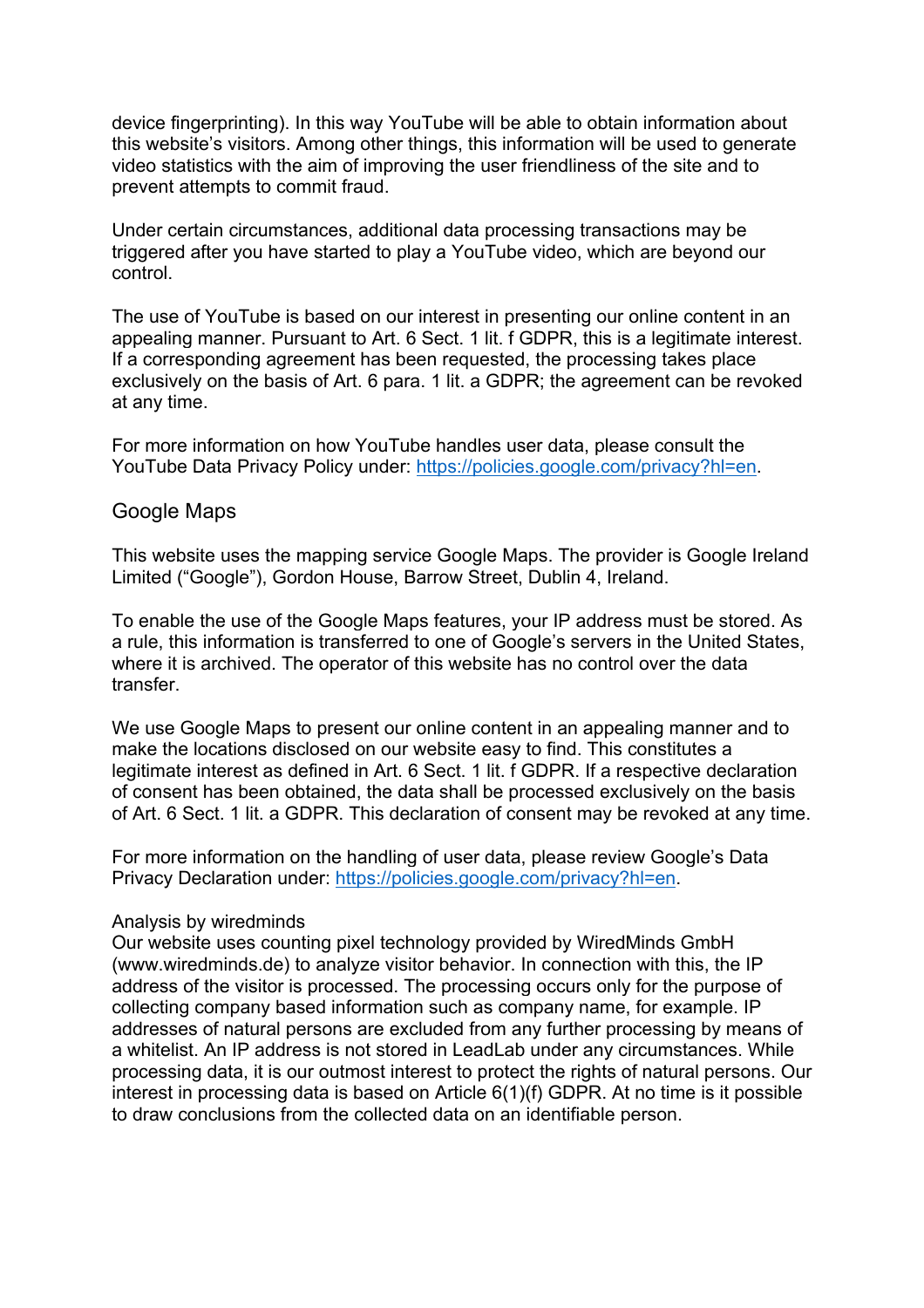WiredMinds GmbH uses this information to create anonymized usage profiles of the visit behavior on our website. Data obtained during this process is not used to personally identify visitors of our website.

Exclude from tracking.n (To ensure WiredMinds LeadLab permanently excludes you from tracking, a functionally necessarey cookie will be set.)

Data protection provisions about the application and use of Facebook

On this website, the controller has integrated components of the enterprise Facebook. Facebook is a social network.

A social network is a place for social meetings on the Internet, an online community, which usually allows users to communicate with each other and interact in a virtual space. A social network may serve as a platform for the exchange of opinions and experiences, or enable the Internet community to provide personal or businessrelated information. Facebook allows social network users to include the creation of private profiles, upload photos, and network through friend requests.

The operating company of Facebook is Facebook, Inc., 1 Hacker Way, Menlo Park, CA 94025, United States. If a person lives outside of the United States or Canada, the controller is the Facebook Ireland Ltd., 4 Grand Canal Square, Grand Canal Harbour, Dublin 2, Ireland.

With each call-up to one of the individual pages of this Internet website, which is operated by the controller and into which a Facebook component (Facebook plugins) was integrated, the web browser on the information technology system of the data subject is automatically prompted to download display of the corresponding Facebook component from Facebook through the Facebook component. An overview of all the Facebook Plug-ins may be accessed under https://developers.facebook.com/docs/plugins/. During the course of this technical procedure, Facebook is made aware of what specific sub-site of our website was visited by the data subject.

If the data subject is logged in at the same time on Facebook, Facebook detects with every call-up to our website by the data subject—and for the entire duration of their stay on our Internet site—which specific sub-site of our Internet page was visited by the data subject. This information is collected through the Facebook component and associated with the respective Facebook account of the data subject. If the data subject clicks on one of the Facebook buttons integrated into our website, e.g. the "Like" button, or if the data subject submits a comment, then Facebook matches this information with the personal Facebook user account of the data subject and stores the personal data.

Facebook always receives, through the Facebook component, information about a visit to our website by the data subject, whenever the data subject is logged in at the same time on Facebook during the time of the call-up to our website. This occurs regardless of whether the data subject clicks on the Facebook component or not. If such a transmission of information to Facebook is not desirable for the data subject, then he or she may prevent this by logging off from their Facebook account before a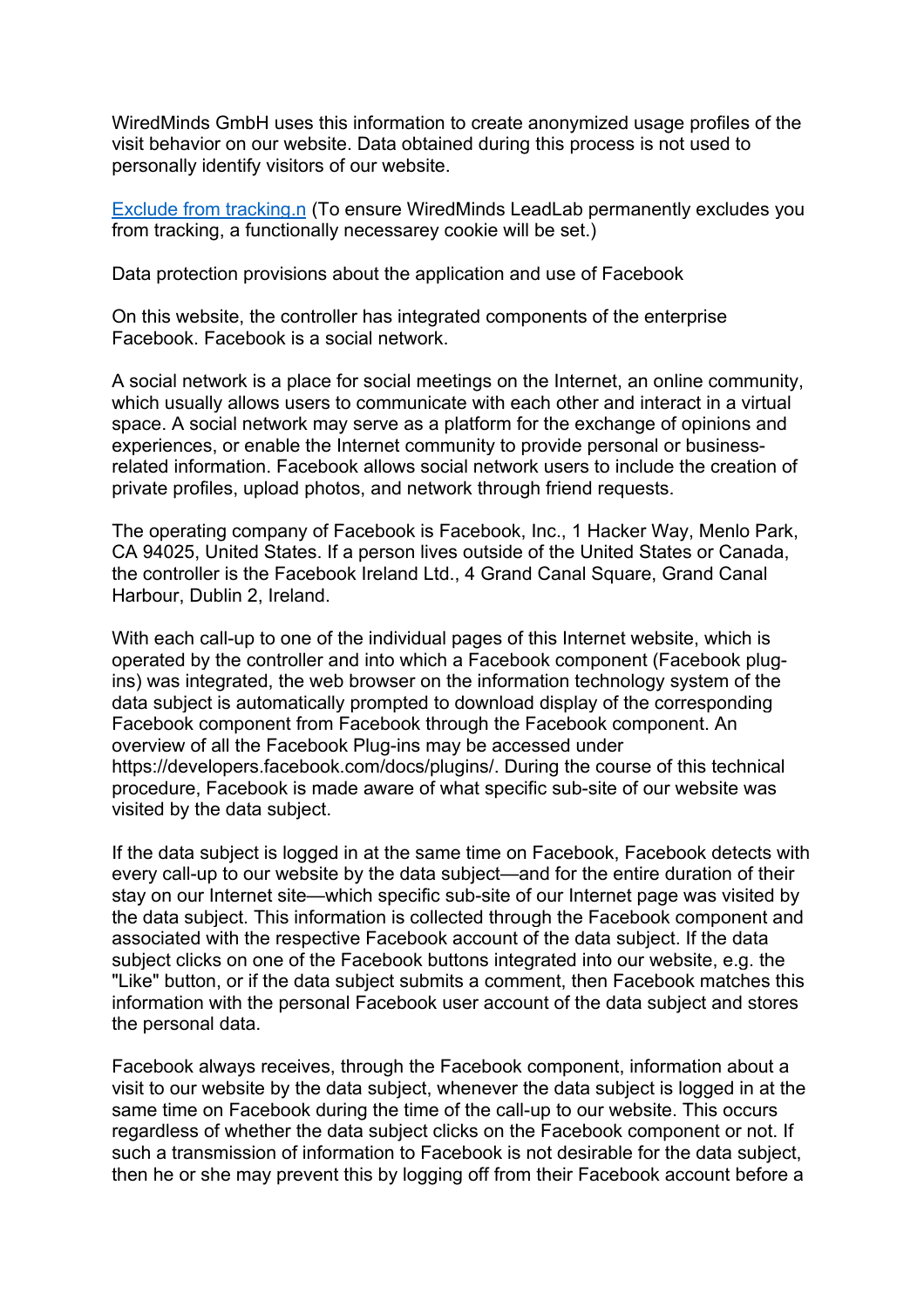call-up to our website is made.

The data protection guideline published by Facebook, which is available at https://facebook.com/about/privacy/, provides information about the collection, processing and use of personal data by Facebook. In addition, it is explained there what setting options Facebook offers to protect the privacy of the data subject. In addition, different configuration options are made available to allow the elimination of data transmission to Facebook. These applications may be used by the data subject to eliminate a data transmission to Facebook.

Online advice (chat function) (Article 6(1) a, b GDPR)

For interested parties and customers, STAUFF UK LTD offers an online consultation (chat function). For this purpose, STAUFF UK LTD and its commissioned service providers collect and use the data collected in the course of the online consultation for consultation purposes. You can cancel the online consultation at any time by closing the window opened for the online consultation. You alone decide which personal data you disclose in the course of the online consultation. All consultants involved in the Online Consultation are obliged to maintain confidentiality. During the online consultation you communicate with us via an encrypted Internet connection. Agreements in accordance with Art. 28 GDPR have been concluded with the service providers involved in order to ensure compliance with the provisions of the EU basic data protection regulation. This prevents unauthorised third parties from accessing the contents of the online consultation.

#### optimise-it

This website uses technologies of optimise-it GmbH, Karnapp 25, 21079 Hamburg, Germany (www.optimise-it.en) to collect and store data and to provide STAUFF UK LTD is made available. Cookies are used for this purpose. Cookies are small text files that are stored locally in the cache of the visitor's internet browser. The cookies enable the recognition of the Internet browser. You can deactivate the use of cookies at any time in the settings of your browser. Please use the help function of your Internet browser to do this. However, deactivating cookies may result in the functions being restricted. The data collected will not be used to personally identify visitors to this website. You can find information on data protection at optimise-it GmbH at https://www.optimise-it.de/en/privacy-policy/.

#### Privacy policy on the use and application of LinkedIn

The data controller has integrated components of LinkedIn Corporation on this website. LinkedIn is an Internet-based social network that allows users to connect with existing business contacts and to make new business contacts. Over 400 million registered users use LinkedIn in more than 200 countries. This makes LinkedIn currently the largest platform for business contacts and one of the most visited websites in the world.

LinkedIn is operated by LinkedIn Corporation, 2029 Stierlin Court Mountain View, CA 94043, USA. For data protection matters outside the USA, LinkedIn Ireland, Privacy Policy Issues, Wilton Plaza, Wilton Place, Dublin 2, Ireland, is responsible.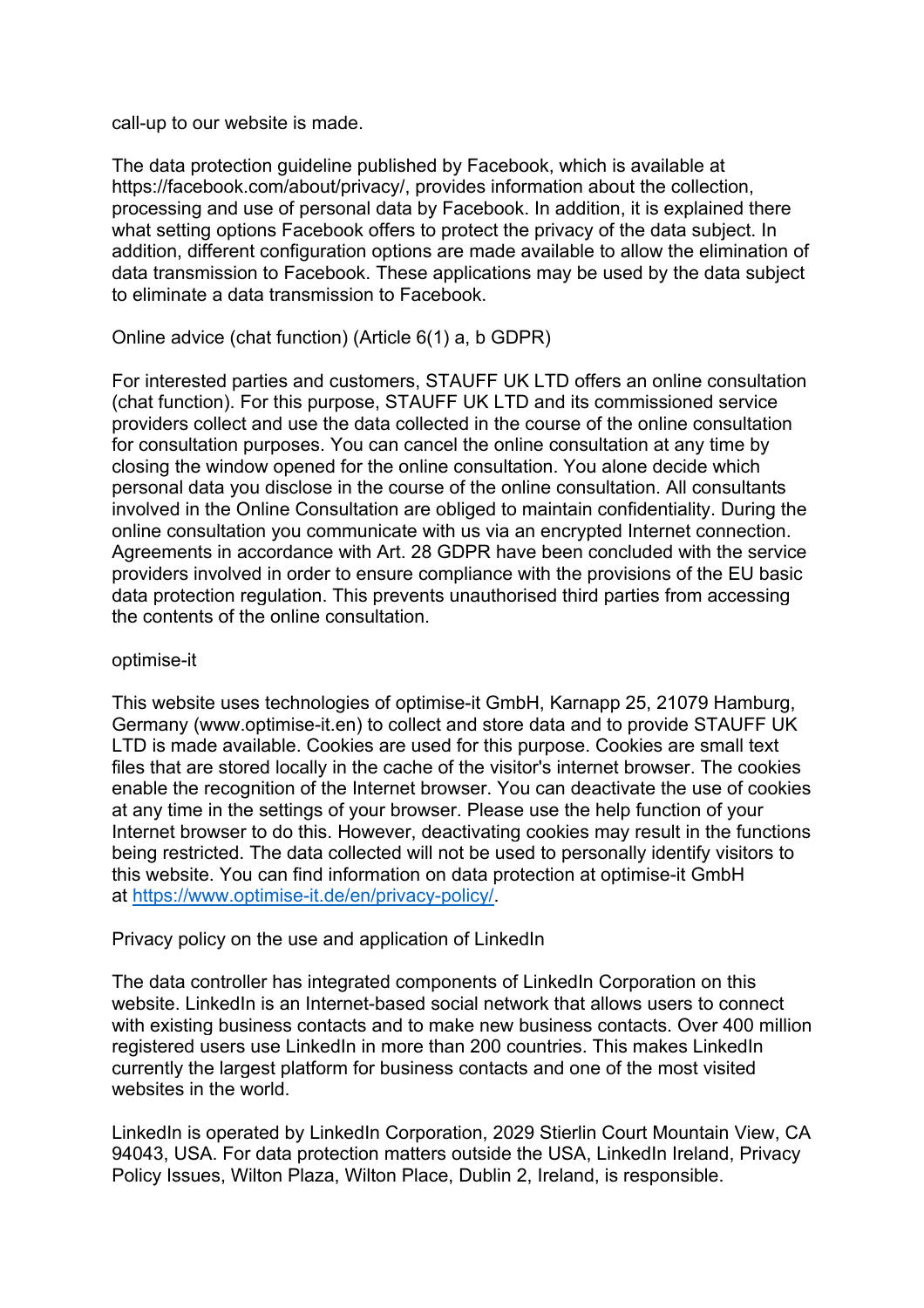Each time a user accesses our website, which has a LinkedIn component (LinkedIn plug-in), this component causes the browser used by the data subject to download an appropriate representation of the LinkedIn component. Further information about LinkedIn plug-ins can be found at https://developer.linkedin.com/plugins. This technical process allows LinkedIn to know which specific page of our website is visited by the data subject.

If the person is logged on to LinkedIn, LinkedIn will know which specific page of our website the person is visiting each time the person visits our website, and throughout the duration of the person's visit to our website. This information is collected by the LinkedIn component, and LinkedIn associates it with the LinkedIn account of the individual. If the data subject clicks on a LinkedIn button on our website, LinkedIn will associate this information with the data subject's LinkedIn account and will store this personal data.

LinkedIn will receive information through the LinkedIn component that the data subject has visited our website whenever the data subject is logged on to LinkedIn at the same time as accessing our website, whether or not the data subject clicks on the LinkedIn component. If the data subject does not want this information to be sent to LinkedIn, the data subject can prevent this information from being sent by logging out of their LinkedIn account before accessing our website.

LinkedIn provides the ability to unsubscribe from email, SMS and targeted advertisements and to manage advertising preferences at https://www.linkedin.com/psettings/quest-controls. LinkedIn also uses partners such as Quantcast, Google Analytics, BlueKai, DoubleClick, Nielsen, Comscore, Eloqua and Lotame who may set cookies. Such cookies can be rejected at https://www.linkedin.com/legal/cookie-policy. LinkedIn's current privacy policy can be found at https://www.linkedin.com/legal/privacy-policy. LinkedIn's cookie policy is available at https://www.linkedin.com/legal/cookie-policy.

Data protection provisions about the application and use of Twitter On this website, the controller has integrated components of Twitter. Twitter is a multilingual, publicly-accessible microblogging service on which users may publish and spread so-called 'tweets,' e.g. short messages, which are limited to 140 characters. These short messages are available for everyone, including those who are not logged on to Twitter. The tweets are also displayed to so-called followers of the respective user. Followers are other Twitter users who follow a user's tweets. Furthermore, Twitter allows you to address a wide audience via hashtags, links or retweets.

The operating company of Twitter is Twitter, Inc., 1355 Market Street, Suite 900, San Francisco, CA 94103, UNITED STATES.

With each call-up to one of the individual pages of this Internet site, which is operated by the controller and on which a Twitter component (Twitter button) was integrated, the Internet browser on the information technology system of the data subject is automatically prompted to download a display of the corresponding Twitter component of Twitter. Further information about the Twitter buttons is available under https://about.twitter.com/de/resources/buttons. During the course of this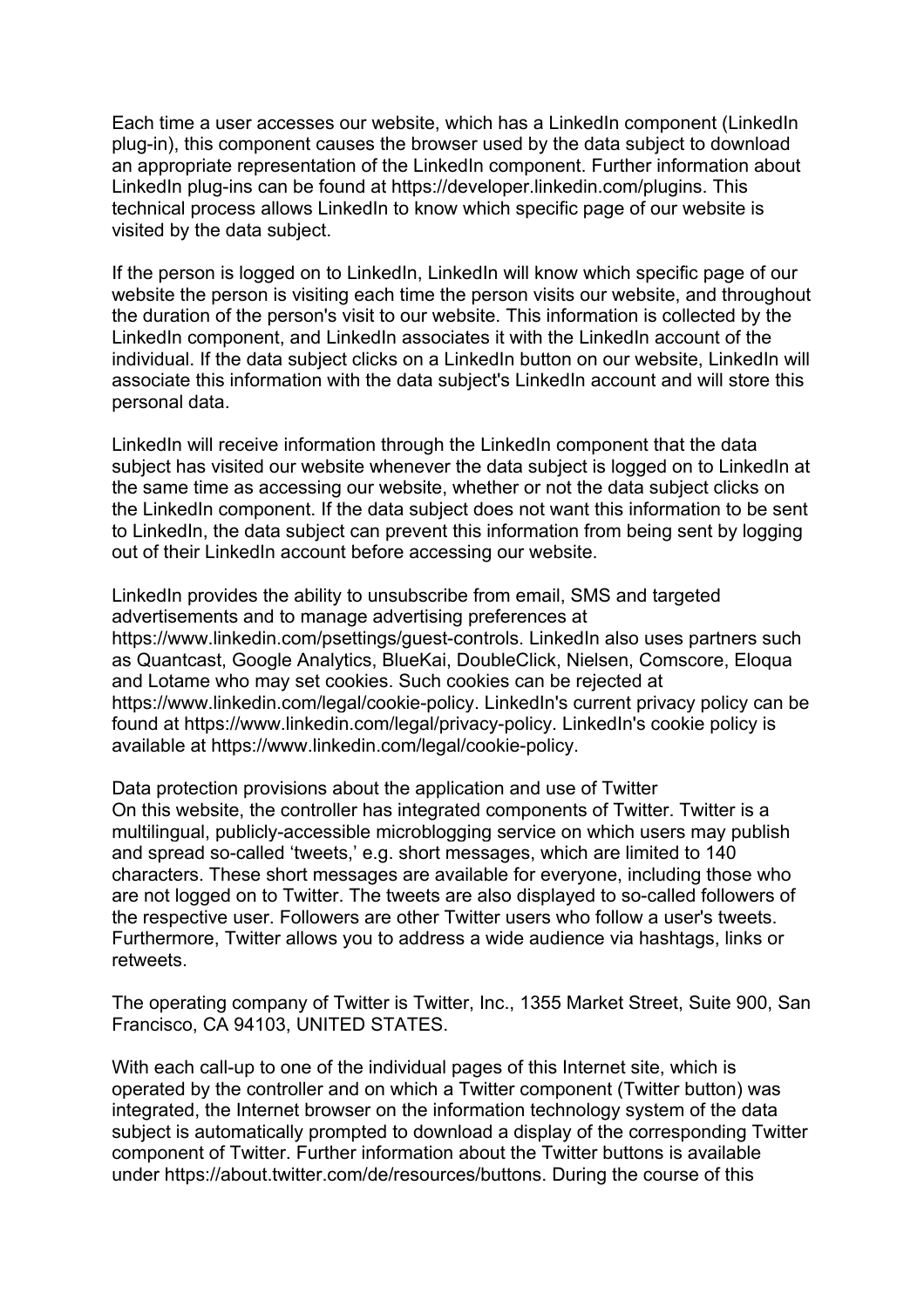technical procedure, Twitter gains knowledge of what specific sub-page of our website was visited by the data subject. The purpose of the integration of the Twitter component is a retransmission of the contents of this website to allow our users to introduce this web page to the digital world and increase our visitor numbers.

If the data subject is logged in at the same time on Twitter, Twitter detects with every call-up to our website by the data subject and for the entire duration of their stay on our Internet site which specific sub-page of our Internet page was visited by the data subject. This information is collected through the Twitter component and associated with the respective Twitter account of the data subject. If the data subject clicks on one of the Twitter buttons integrated on our website, then Twitter assigns this information to the personal Twitter user account of the data subject and stores the personal data.

Twitter receives information via the Twitter component that the data subject has visited our website, provided that the data subject is logged in on Twitter at the time of the call-up to our website. This occurs regardless of whether the person clicks on the Twitter component or not. If such a transmission of information to Twitter is not desirable for the data subject, then he or she may prevent this by logging off from their Twitter account before a call-up to our website is made.

The applicable data protection provisions of Twitter may be accessed under https://twitter.com/privacy?lang=en.

#### **8. eCommerce and payment service providers**

Processing of data (customer and contract data)

We collect, process and use personal data only to the extent necessary for the establishment, content organization or change of the legal relationship (data inventory). These actions are taken on the basis of Art. 6 Sect. 1 lit. b GDPR, which permits the processing of data for the fulfilment of a contract or pre-contractual actions. We collect, process and use personal data concerning the use of this website (usage data) only to the extent that this is necessary to make it possible for users to utilize the services and to bill for them.

The collected customer data shall be eradicated upon completion of the order or the termination of the business relationship. This shall be without prejudice to any statutory retention mandates.

Data transfer upon closing of contracts for online stores, retailers and the shipment of merchandise

We share personal data with third parties only if this is necessary in conjunction with the handling of the contract; for instance, with companies entrusted with the shipment of goods or the financial institution tasked with the processing of payments. Any further transfer of data shall not occur or shall only occur if you have expressly consented to the transfer. Any sharing of your data with third parties in the absence of your express consent, for instance for advertising purposes, shall not occur.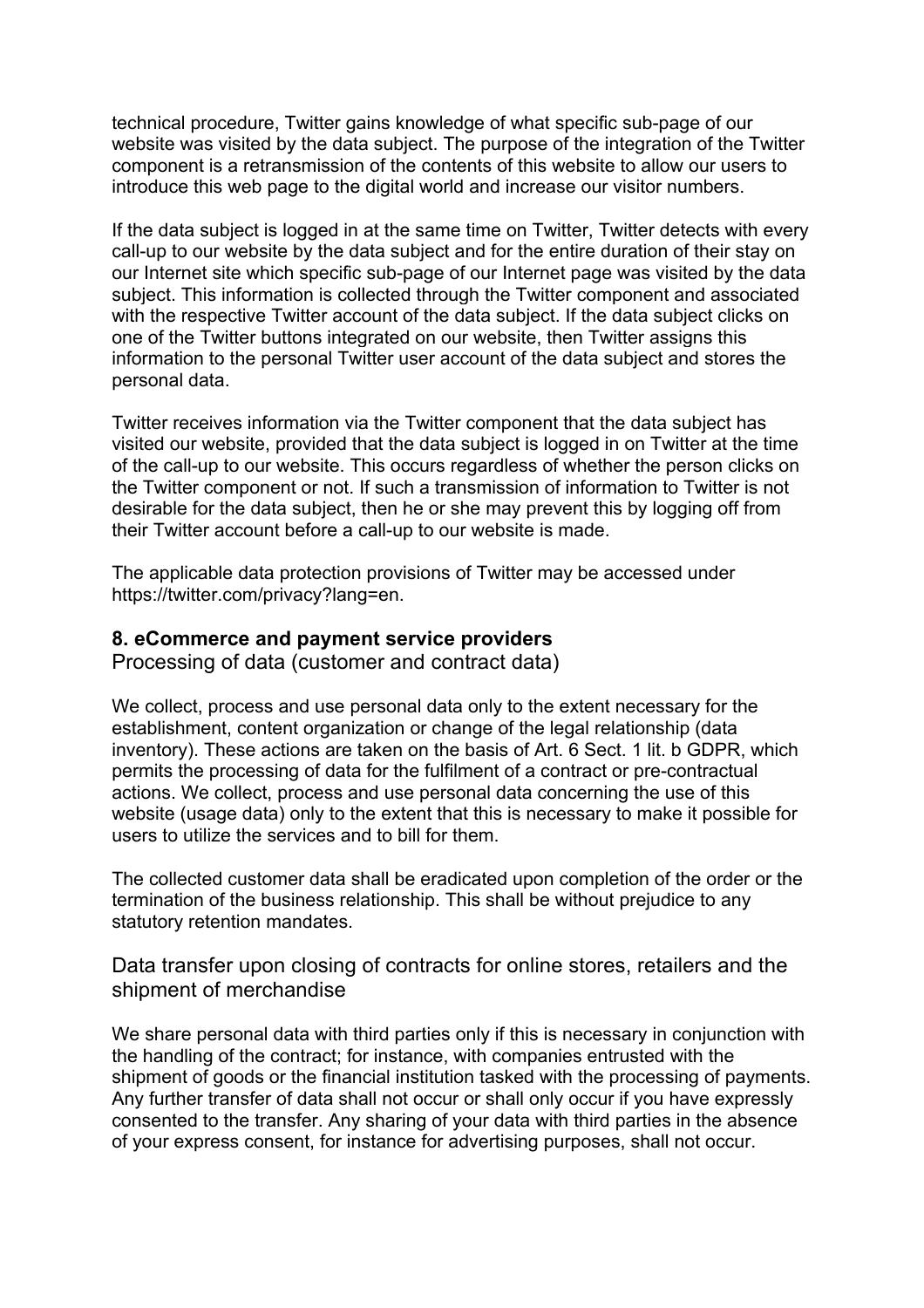The basis for the processing of data is Art. 6 Sect. 1 lit. b GDPR, which permits the processing of data for the fulfilment of a contract or for pre-contractual actions.

Data transfer upon closing of contracts for services and digital content

We share personal data with third parties only if this is necessary in conjunction with the handling of the contract; for instance, with the financial institution tasked with the processing of payments.

Any further transfer of data shall not occur or shall only occur if you have expressly consented to the transfer. Any sharing of your data with third parties in the absence of your express consent, for instance for advertising purposes, shall not occur.

The basis for the processing of data is Art. 6 Sect. 1 lit. b GDPR, which permits the processing of data for the fulfilment of a contract or for pre-contractual actions.

# Payment services

We integrate payment services of third-party companies on our website. When you make a purchase from us, your payment data (e.g. name, payment amount, bank account details, credit card number) are processed by the payment service provider for the purpose of payment processing. For these transactions the respective contractual and data protection provisions of the respective providers apply. The use of the payment service providers is based on Art. 6(1)(b) GDPR (contract processing) and in the interest of a smooth, convenient and secure payment transaction (Art. 6(1)(f) GDPR). Insofar as your consent is requested for certain actions, Art. 6(1)(a) GDPR is the legal basis for data processing; consent may be revoked at any time for the future.

We use the following payment services / payment service providers within the scope of this website:

# *Klarna*

The supplier is Klarna AB, Sveavägen 46, 111 34 Stockholm, Sweden (hereinafter 'Klarna'). Klarna offers various payment options (e.g. hire purchase, Klarna Sofort). If you choose to pay with Klarna (Klarna checkout solution), Klarna will collect various personal data from you. Klarna uses cookies to optimize the use of Klarna checkout solution. For details on the use of Klarna cookies, please see the following link: https://www.klarna.com/uk/cookie-policy/.

Details can be found in Klarna's privacy policy under the following link: https://www.klarna.com/pay-now/privacy-policy/.

# **9. Online-based Audio and Video Conferences (Conference tools)** *Data processing*

We use online conference tools, among other things, for communication with our customers. The tools we use are listed in detail below. If you communicate with us by video or audio conference using the Internet, your personal data will be collected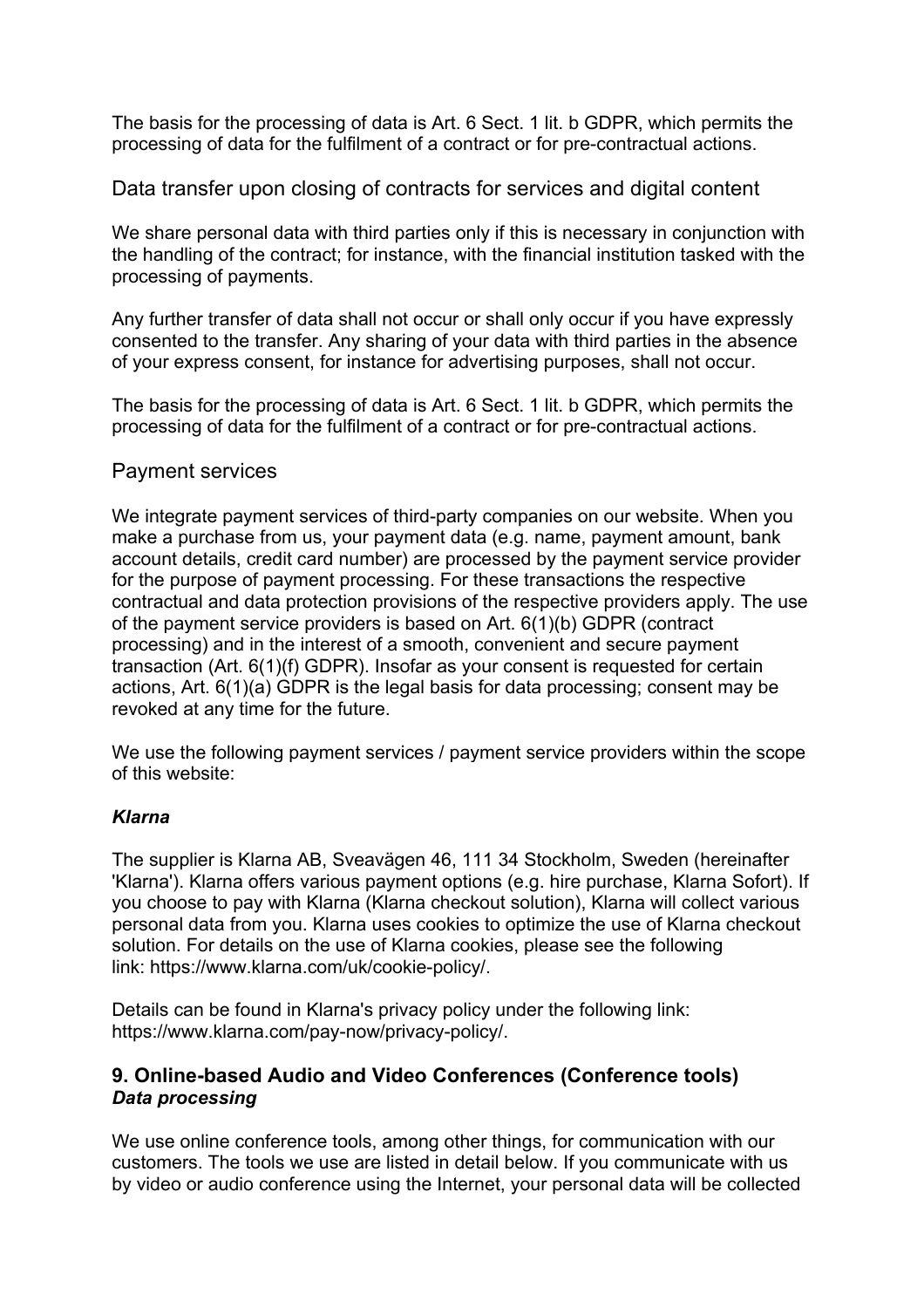and processed by the provider of the respective conference tool and by us. The conferencing tools collect all information that you provide/access to use the tools (email address and/or your phone number). Furthermore, the conference tools process the duration of the conference, start and end (time) of participation in the conference, number of participants and other "context information" related to the communication process (metadata).

Furthermore, the provider of the tool processes all the technical data required for the processing of the online communication. This includes, in particular, IP addresses, MAC addresses, device IDs, device type, operating system type and version, client version, camera type, microphone or loudspeaker and the type of connection.

Should content be exchanged, uploaded or otherwise made available within the tool, it is also stored on the servers of the tool provider. Such content includes, but is not limited to, cloud recordings, chat/ instant messages, voicemail uploaded photos and videos, files, whiteboards and other information shared while using the service.

Please note that we do not have complete influence on the data processing procedures of the tools used. Our possibilities are largely determined by the corporate policy of the respective provider. Further information on data processing by the conference tools can be found in the data protection declarations of the tools used, and which we have listed below this text.

#### *Purpose and legal bases*

The conference tools are used to communicate with prospective or existing contractual partners or to offer certain services to our customers (Art. 6 para. 1 sentence 1 lit. b GDPR). Furthermore, the use of the tools serves to generally simplify and accelerate communication with us or our company (legitimate interest in the meaning of Art. 6 para. 1 lit. f GDPR). Insofar as consent has been requested, the tools in question will be used on the basis of this consent; the consent may be revoked at any time with effect from that date.

#### *Duration of storage*

Data collected directly by us via the video and conference tools will be deleted from our systems immediately after you request us to delete it, revoke your consent to storage, or the reason for storing the data no longer applies. Stored cookies remain on your end device until you delete them. Mandatory legal retention periods remain unaffected.

We have no influence on the duration of storage of your data that is stored by the operators of the conference tools for their own purposes. For details, please contact directly the operators of the conference tools.

#### *Conference tools used*

We employ the following conference tools:

Microsoft Teams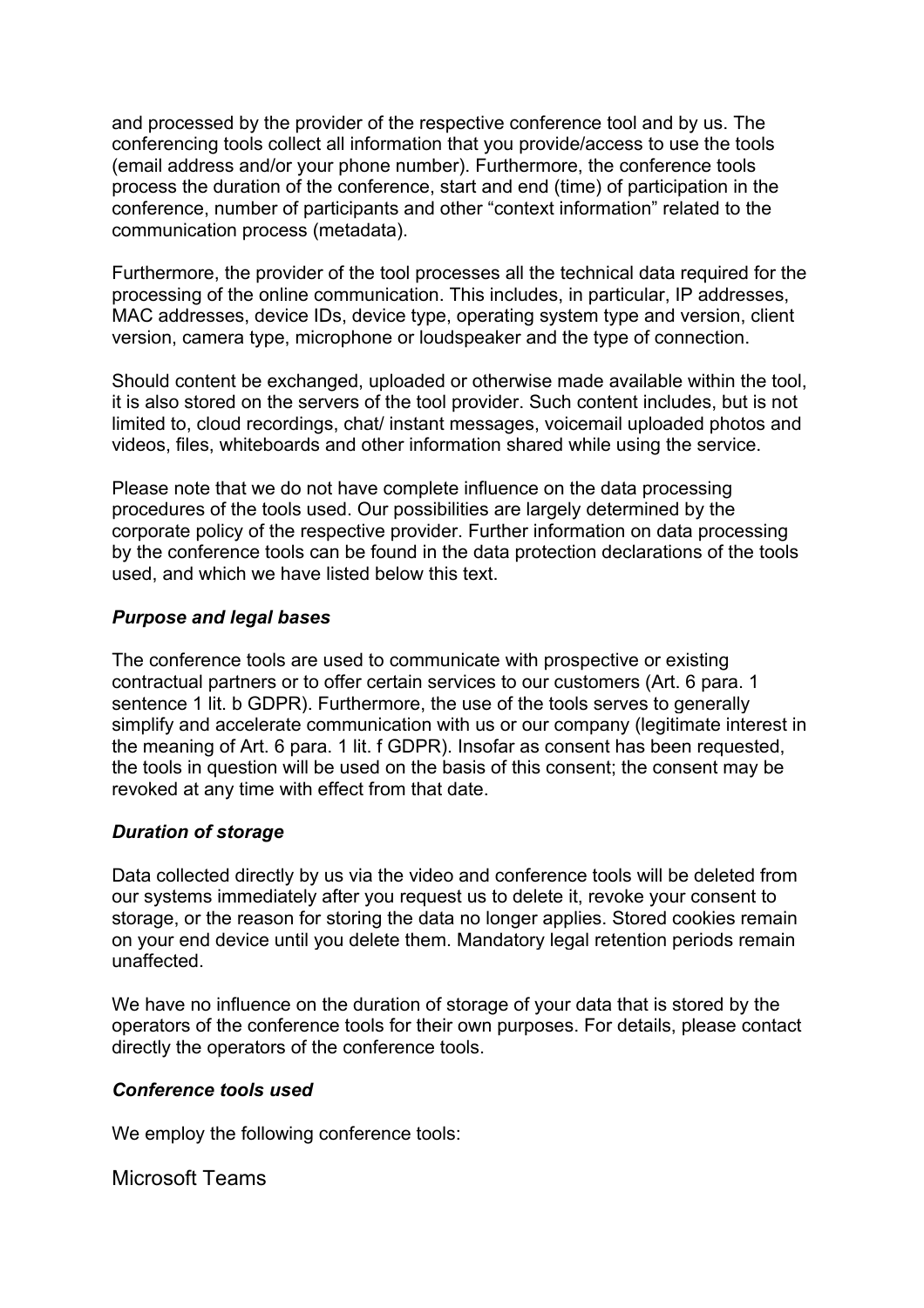We use Microsoft Teams. The provider is Microsoft Corporation, One Microsoft Way, Redmond, WA 98052-6399, USA. For details on data processing, please refer to the Microsoft Teams privacy policy: https://privacy.microsoft.com/enus/privacystatement.

#### *Execution of a contract data processing agreement*

We have entered into a contract data processing agreement with the provider of Microsoft Teams and implement the strict provisions of the German data protection agencies to the fullest when using Microsoft Teams.

# **10. Custom Services**

# Job Applications

We offer website visitors the opportunity to submit job applications to us (e.g. via email, via postal services on by submitting the online job application form). Below, we will brief you on the scope, purpose and use of the personal data collected from you in conjunction with the application process. We assure you that the collection, processing and use of your data will occur in compliance with the applicable data privacy rights and all other statutory provisions and that your data will always be treated as strictly confidential.

### *Scope and purpose of the collection of data*

If you submit a job application to us, we will process any affiliated personal data (e.g. contact and communications data, application documents, notes taken during job interviews, etc.), if they are required to make a decision concerning the establishment or an employment relationship. The legal grounds for the aforementioned are § 26 New GDPR according to German Law (Negotiation of an Employment Relationship), Art. 6 Sect. 1 lit. b GDPR (General Contract Negotiations) and – provided you have given us your consent – Art. 6 Sect. 1 lit. a GDPR. You may revoke any consent given at any time. Within our company, your personal data will only be shared with individuals who are involved in the processing of your job application.

If your job application should result in your recruitment, the data you have submitted will be archived on the grounds of § 26 New GDPR and Art. 6 Sect. 1 lit. b GDPR for the purpose of implementing the employment relationship in our data processing system.

#### *Data Archiving Period*

If we are unable to make you a job offer or you reject a job offer or withdraw your application, we reserve the right to retain the data you have submitted on the basis of our legitimate interests (Art. 6 para. 1 lit. f GDPR) for up to 6 months from the end of the application procedure (rejection or withdrawal of the application). Afterwards the data will be deleted, and the physical application documents will be destroyed. The storage serves in particular as evidence in the event of a legal dispute. If it is evident that the data will be required after the expiry of the 6-month period (e.g. due